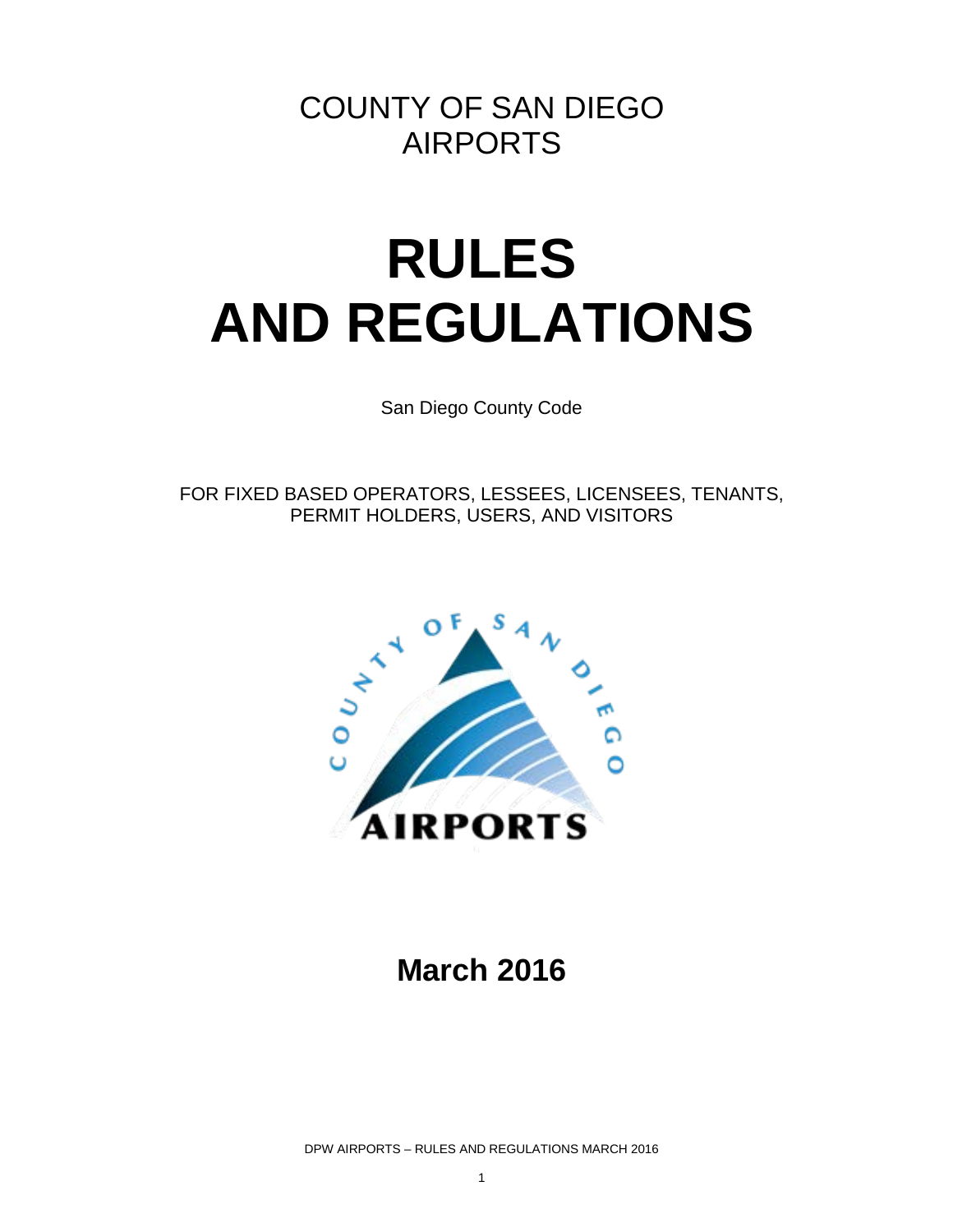County Airports Rules and Regulations are established either by County Code of Regulatory Ordinances or by the County of San Diego, Department of Public Works on the date indicated below.

PETER DRINKWATER **Director of Airports** 

 $3/23/16$ 

**Date** 

KellE. Cat

**RICHARD CROMPTON** Director, Department of Public Works

Date

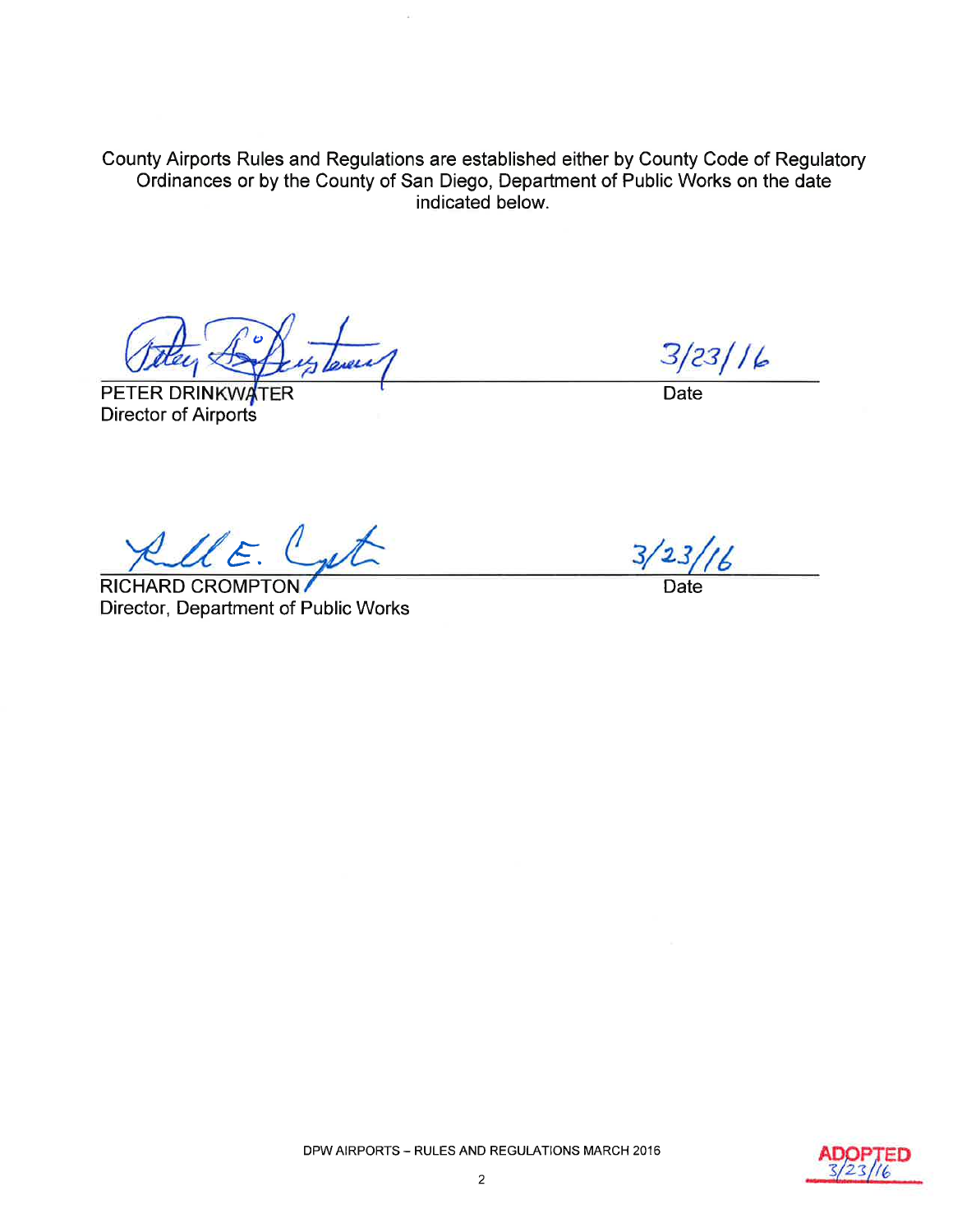### **TABLE OF CONTENTS**

|                                               | SECTION 1. AIRFIELD OPERATIONS                        |  |  |  |  |
|-----------------------------------------------|-------------------------------------------------------|--|--|--|--|
|                                               | SECTION 2. AIRCRAFT OPERATIONS                        |  |  |  |  |
| SECTION 3.                                    | <b>MOTOR VEHICLES/EQUIPMENT</b>                       |  |  |  |  |
|                                               | SECTION 4. RUNWAY INCURSION PREVENTION PROGRAM        |  |  |  |  |
|                                               |                                                       |  |  |  |  |
|                                               | SECTION 5. REQUIREMENT FOR LEASE, LICENSE OR PERMIT   |  |  |  |  |
|                                               | SECTION 6. FLIGHT TRAINING PROVIDERS AND FLYING CLUBS |  |  |  |  |
|                                               | SECTION 7. FUEL SERVICING                             |  |  |  |  |
|                                               |                                                       |  |  |  |  |
|                                               |                                                       |  |  |  |  |
| APPENDIX A - CODES AND REGULATIONS ("LAWS")40 |                                                       |  |  |  |  |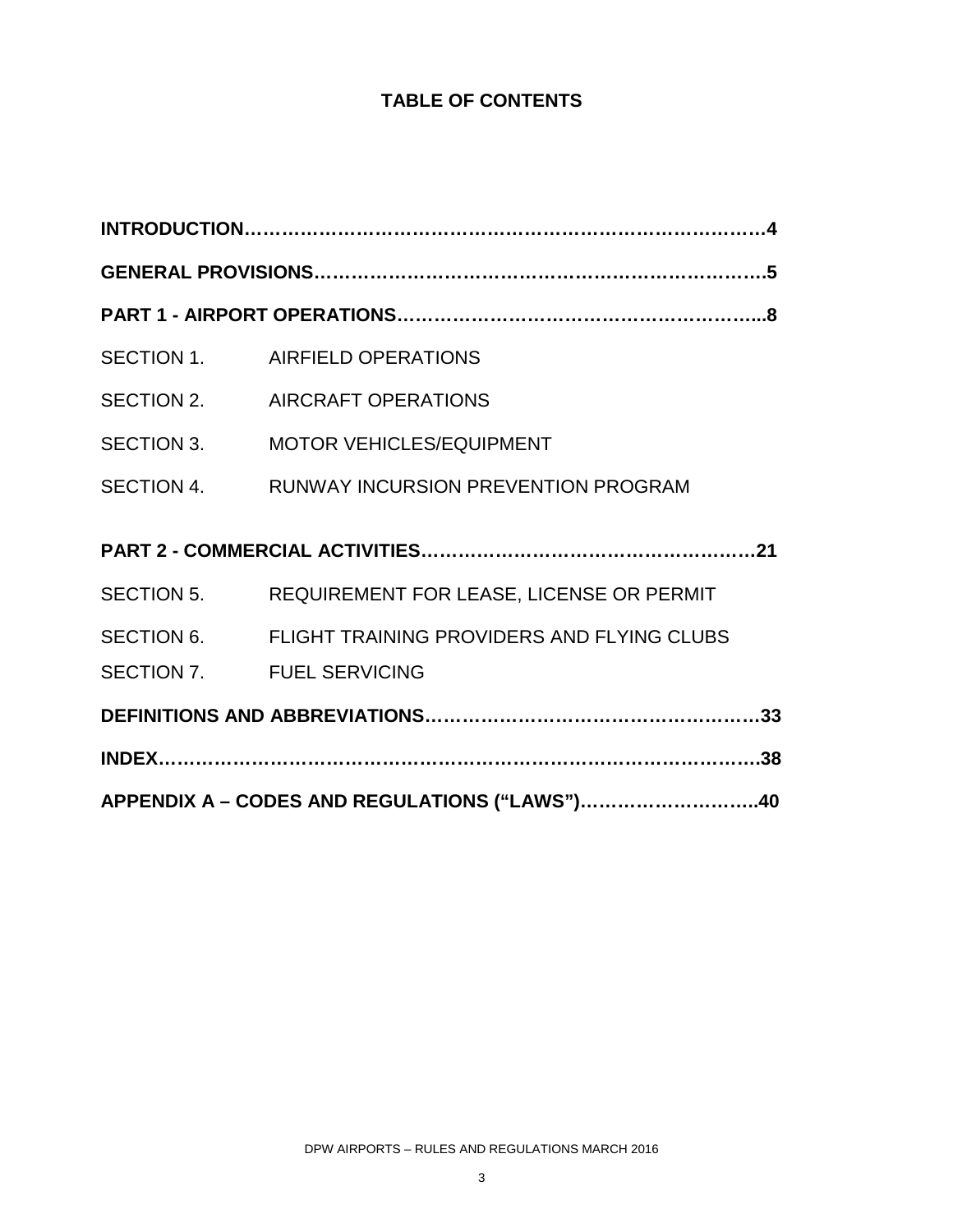#### **INTRODUCTION**

#### **Purpose of Rules and Regulations**

Rules and Regulations as outlined in this document are designed to facilitate the safe and efficient operation of each airport. They are intended to be reasonable, non-arbitrary, and non-discriminatory and therefore apply equally to everyone. Lessees, Licensees, Permittees, and users (Users) shall at all times comply with federal, State and local laws, ordinances, regulations, grant agreements, policies adopted by the Board of Supervisors, and policies, permits and orders of State or federal agencies with oversight responsibilities, including, without limitation, the Codes enumerated in Appendix A (collectively referred to herein as the "Laws"). Compliance with these Rules and Regulations is required from Users with leases, permits, licenses or other agreements with the County that require compliance with County policy. In the event of a conflict between the terms of a license, lease or other agreement and these Rules and Regulations, the terms of the license, lease or agreement shall control. These Rules and Regulations do not establish a duty or obligation of any kind on the part of the County.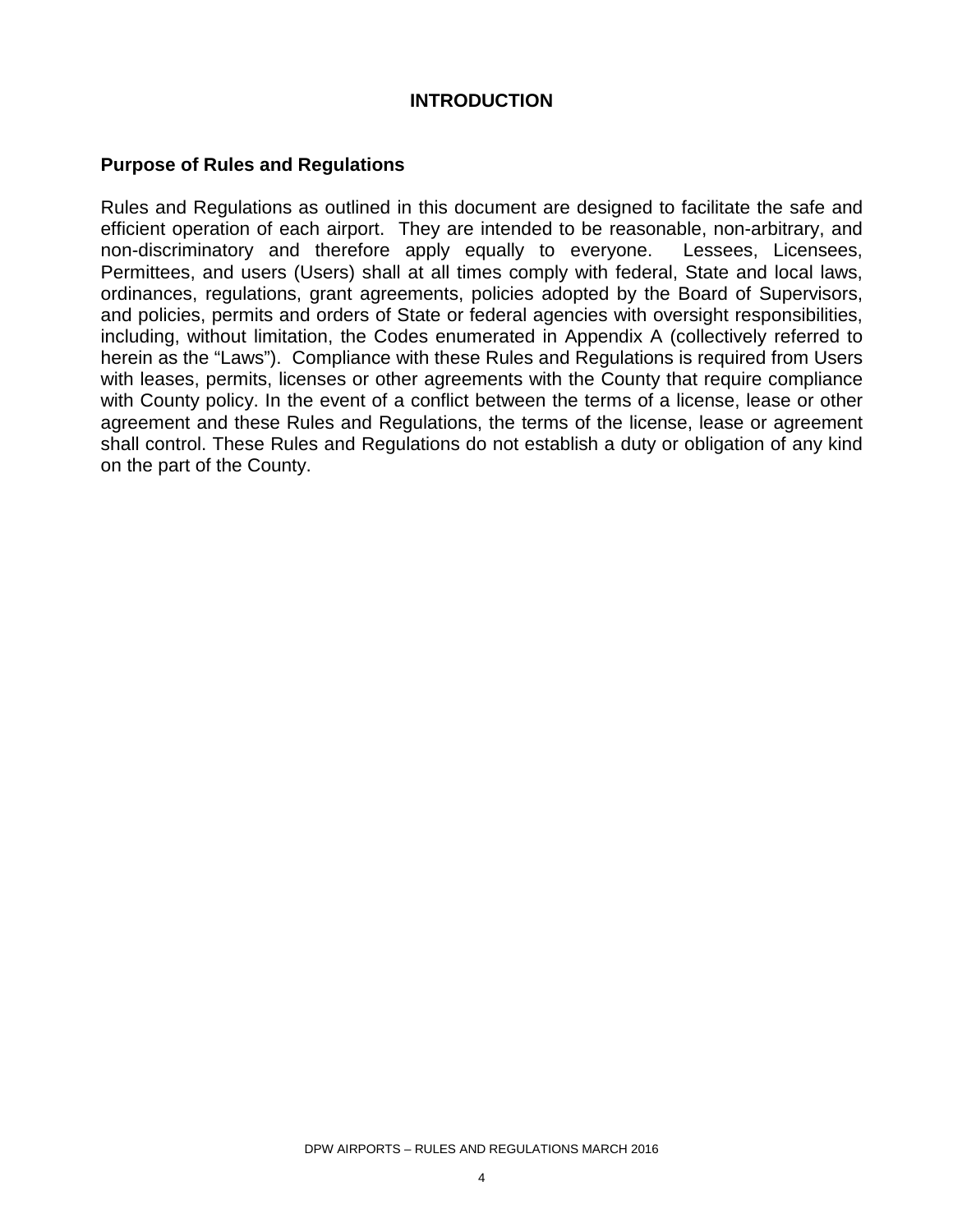# **GENERAL PROVISIONS**

#### **1. APPLICABILITY**

These Rules and Regulations will be incorporated into leases, licenses, permits and other agreements required for the use of airport property by inclusion of a compliance with laws provisions that requires compliance with County policy. Failure to comply with these Rules and Regulation by a Lessee, Licensee, Permittee or other party with a contractual relationship with the County, where compliance is required by contract, shall be a breach of the agreement.

#### **2. RELATION TO OTHER RESTRICTIONS**

These Rules and Regulations include and expand upon the Airport Rules and Regulations adopted by the County of San Diego, Board of Supervisors (Board), and set forth at Section 85.401 et seq. of the San Diego County Code of Regulatory Ordinances (SDCC), the Schedule or Rates and Charges and Use Control Policy Adopted by the Board by ordinance, and other ordinances and policies adopted by the Board related to the use of County property. The substance of ordinances and policies adopted by the Board are set forth in these Rules and Regulations for the convenience of airport Users. Citations to applicable ordinance sections will be provided so that Users will know when a rule or regulation cited herein is reflective of a Board adopted ordinance or policy. Where there is a conflict between these Rules and Regulations and any ordinances or policies adopted by the Board, the Board adopted requirements shall control.

#### **3. VIOLATION OF RULES AND REGULATIONS FORBIDDEN; SANCTIONS.**

A person who, acting on their own or through an officer, guest, invitee, agent, subtenant or employee, is in violation of these Rules and Regulations does not have, and is acting without, the permission of the County to remain on or to conduct any activity on an airport. Any such person who is in violation of these Rules and Regulations may be promptly ejected and removed from the airport, upon the order of the County's Director of the Department of Public Works, Director of Airports, or the airport manager, or by a law enforcement officer acting pursuant to the request of the airport manager or Director of Airports. Any person who is ejected and removed from the airport may be deprived of and refused the future use of the airport and of the airport facilities for such time as the Director of the Department of Public Works, Director of Airports or airport manager, may determine and order, and until such time as such person may accomplish to said Directors' or manager's satisfaction such remedial actions as said Directors or manager may order, notwithstanding any rights such person may otherwise have by virtue of any lease, license, permit or other agreement. The foregoing penalties are cumulative and supplemental to any penalties or remedies cognizable at law or set forth in any lease, license, permit or agreement for the use of a County airport.

#### **4. NON ASSUMPTION OF LIABILITY**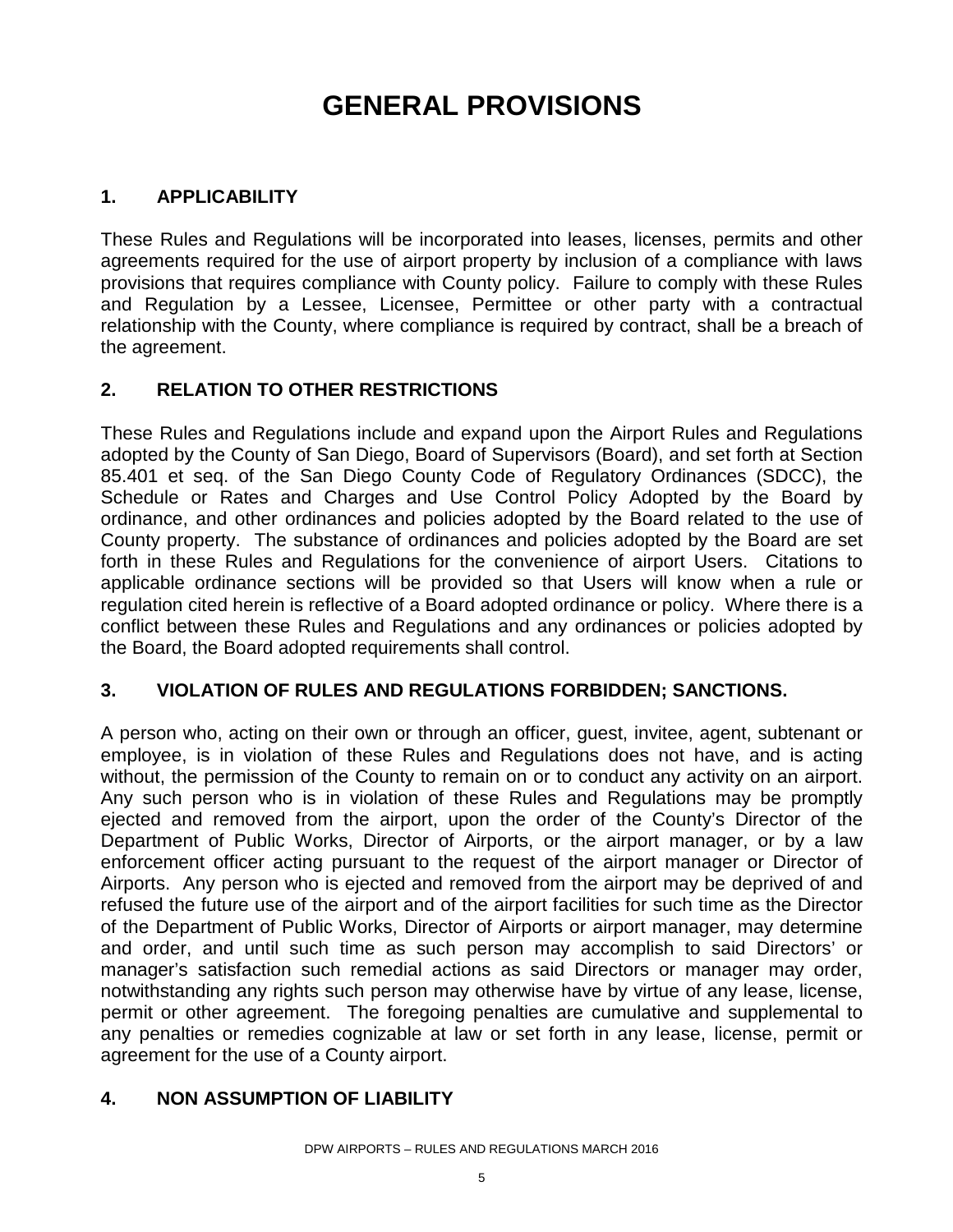The County of San Diego, and its officers, agents and employees, assume no liability or responsibility, and shall not be liable or responsible other than as required by law, for any loss, damage, destruction, injury or death to any person or persons or to any property by reason or any accident, incident, occurrence or mishap of any nature whatsoever or from any cause whatsoever. Any person entering an airport, or using or seeking or preparing to use an airport or any airport facility, does so at his own risk. (SDCC § 85.407)

#### **5. ASSUMPTION OF RISK; DEFENSE AND INDEMNITY**

The privileges of using any County airport or its facilities shall be conditioned upon the assumption of full responsibility and risk by the User. As a condition of any license, lease, permit or other agreement whereby permission is granted to use airport property, the licensee, lessee, permittee or other contracting party with the County shall agree to defend and indemnify the County, and its officers, agents, employees and volunteers from any and all liability resulting from the use of the Airport.

#### **6. DAMAGE TO AIRPORT PROPERTY**

Any and all airport property damaged, injured or destroyed, by accident or otherwise, shall immediately by paid for by the person or persons responsible for such damage, injury or destruction; provided that the County Director of the Department of Public Works may, in his discretion, authorize deferred payment. (SDCC § 85.435)

#### **7. RATES AND CHARGES.**

Aircraft and business operations on the airport shall be subject to Schedule of Rates and Charges and Use Control Policy for County Airports, as adopted by the Board of Supervisors. (SDCC § 85.422) The Schedule of Rates and Charges and Use Control Policy was adopted by the Board by ordinance. A copy of the ordinance as amended to date is available on the website for San Diego County Airports at [www.sandiegocounty.gov/dpw/airports.](http://www.sandiegocounty.gov/dpw/airports)

#### **8. FIREARMS AND EXPLOSIVES**

No firearm, whether or not loaded or operable, and no explosive or explosive device whether or not operable, shall be brought into or possessed within any premises owned or leased by the County which public business is conducted. (SDCC § 33.109)

#### **9. LOITERING**

No loitering on County airport property.

#### **10. SMOKING PROHIBITED**

No smoking shall be permitted within 50 feet of any fuel storage facility, fuel truck or any fuel storage facility or container at any time.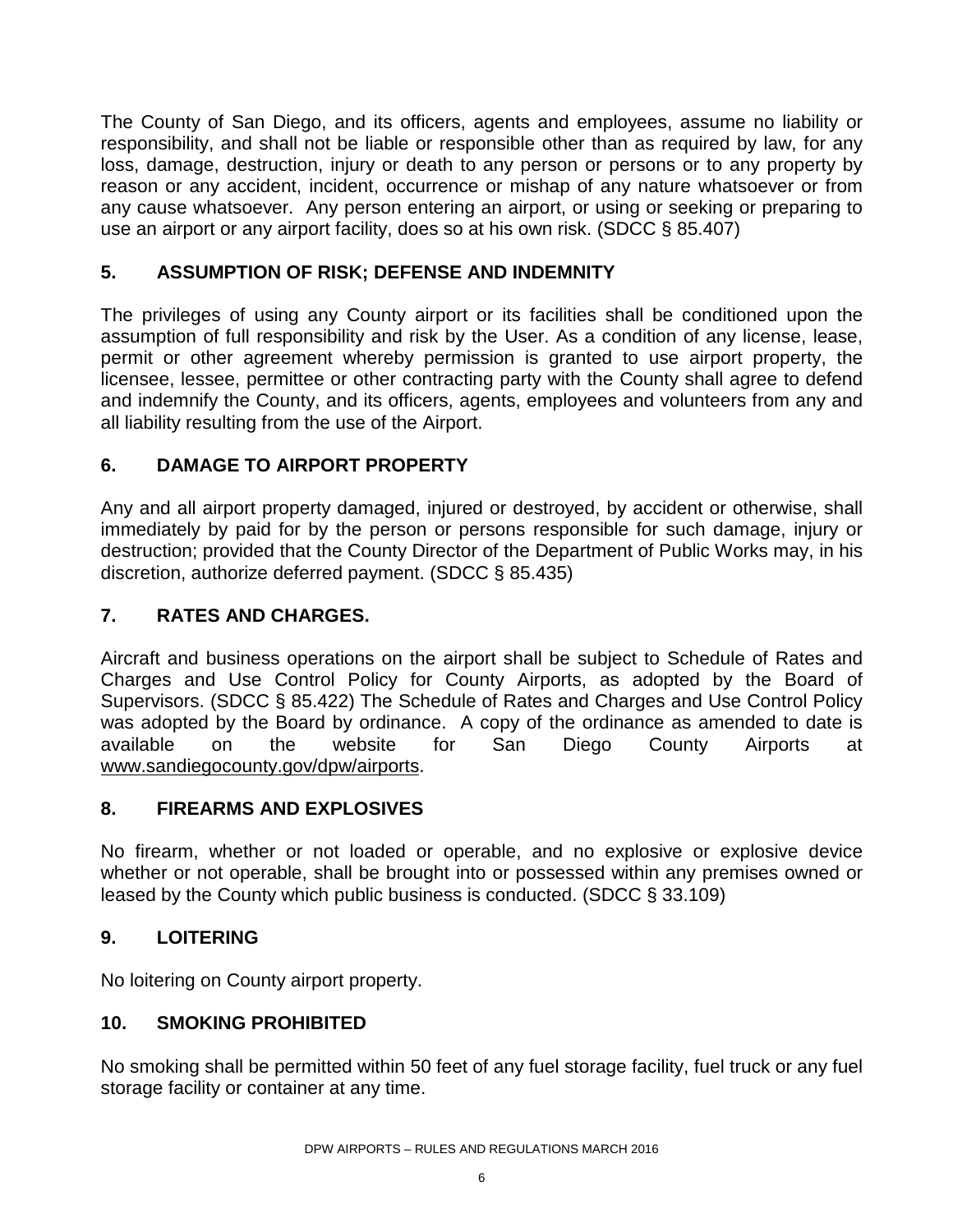No public employee or member of the public shall smoke any tobacco product or electronic smoking device inside a public building, or in an outdoor area within 20 feet of a main exit, entrance, or operable window of a public building. No person shall engage in the smoking of an electronic smoking device in the unincorporated area of the County in any location where smoking tobacco is prohibited by any state statute or regulation (California GC § 7597, SDCC § 32.1403(b), and Admin. Code § 64)

#### **11. ANIMALS**

No person shall enter the terminal building or landing area of the airport with a dog or other animal, except a seeing-eye dog, unless such dogs or other animals are restrained by a leash and kept under complete control. Dogs and other animals are permitted in other areas of the airport if they are restrained by a leash or otherwise confined so as to be under the complete control of the person accompanying such animal. (SDCC § 85.418)

#### **12. SANITATION REQUIREMENTS**

All refuse, garbage, papers, and other materials shall be placed in receptacles provided for these products. Flammable, corrosive, hazardous, explosive and other toxic or dangerous substances shall only be placed trash receptacles that are clearly labeled and designed to handle these materials.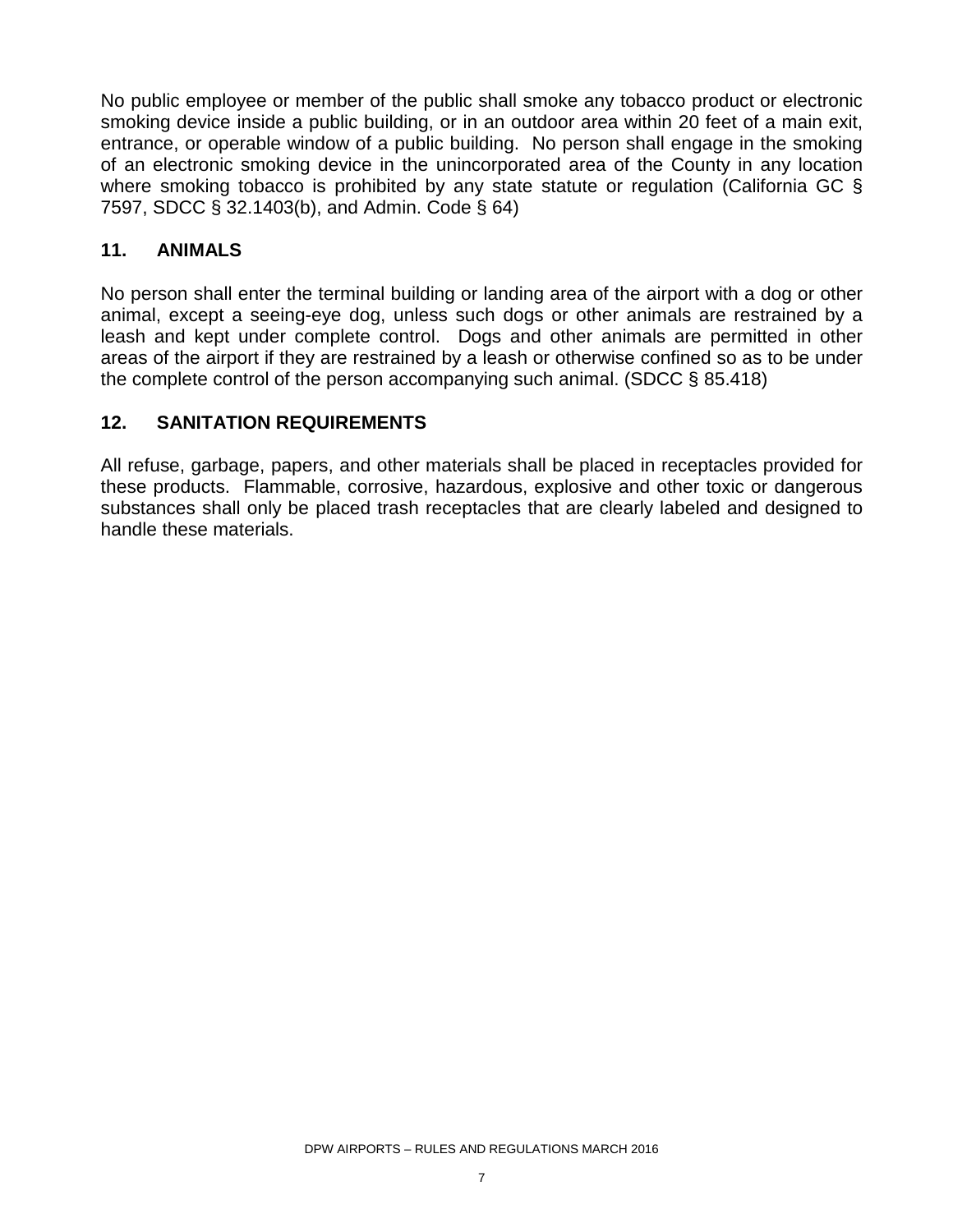# **PART 1 - AIRPORT OPERATIONS**

### **SECTION 1 - AIRFIELD OPERATIONS**

#### **1.1. ELECTRICAL EQUIPMENT**

No person shall install or use any electrical equipment or machinery in a hangar, modify existing wiring, or install additional outlets, fixtures or similar items without the prior written approval of the Director of Airports unless otherwise such installations are authorized by a lease or license agreement with the County.

#### **1.2. HANGAR INSPECTION**

Unless otherwise specified under a lease or license agreement with the County, the Director of Airports shall have the right to enter any hangar on County airport premises at any time without notifying or obtaining permission of the tenant for the purpose of inspecting the hangar's physical condition and assuring compliance with all Laws.

#### **1.3. USE OF ROADS AND WALKS.**

No person shall travel on the airport property other than on the roads, walks, and places appropriate to the type of travel, nor shall any person use said roads, walks, or other places in such a manner so as to hinder or obstruct the property usage thereof by others. (SDCC § 85.417)

#### **1.4. LUBRICATING OILS, DOPES, PAINTS AND THINNERS – STORAGE**

No person shall keep or store any lubricating oils, dopes, paints or thinners on airport premises, in hangars, or in any building at the airport unless stored in an appropriate, approved container with suitable draw-off devices and storage of such materials is approved by lease, license or permit.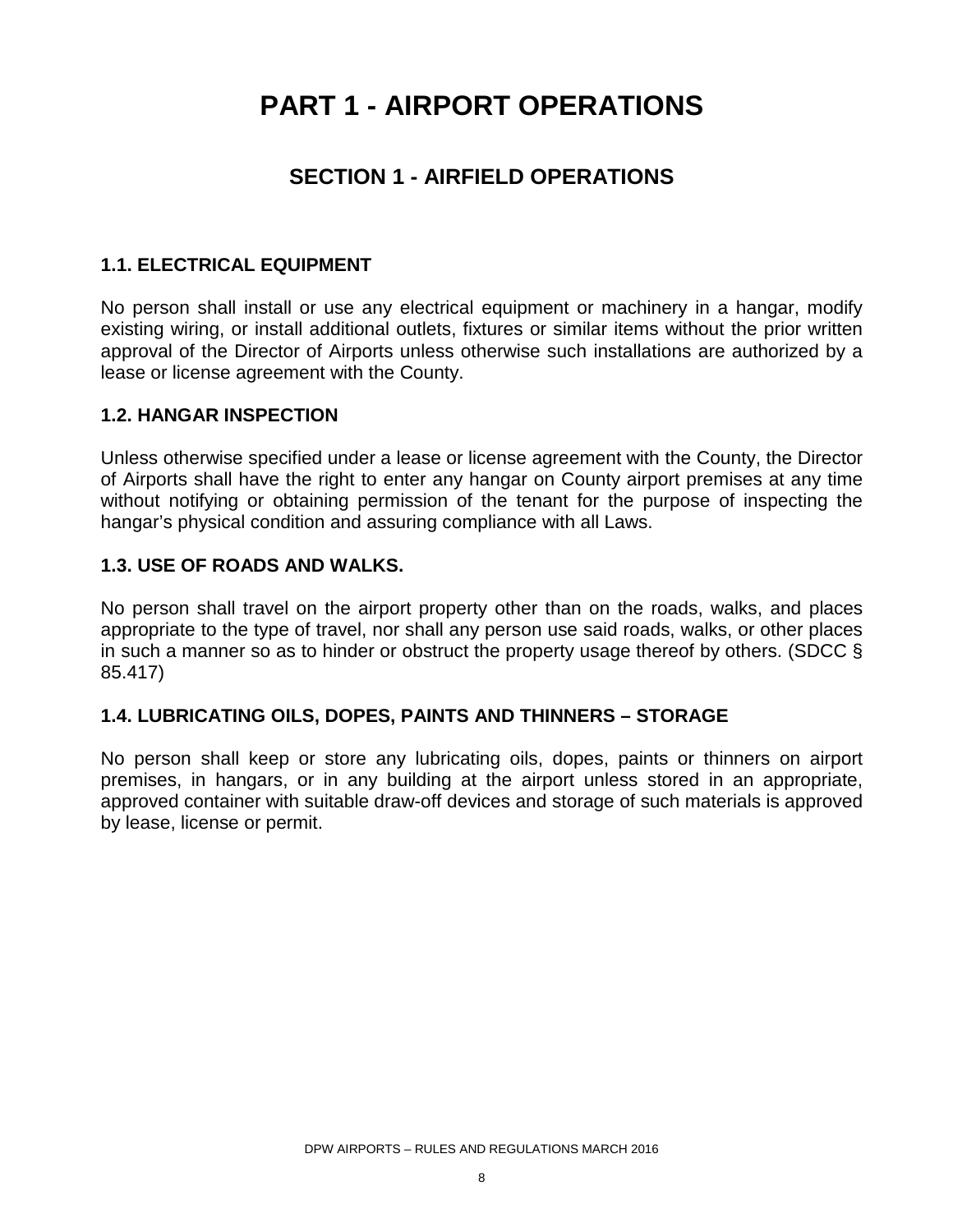### **SECTION 2 – AIRCRAFT OPERATIONS**

#### **2.1. OPERATION OF AIRCRAFT**

No person shall navigate, land, takeoff or fly any aircraft, or service, maintain or repair any aircraft, or conduct any aircraft operations or activities on, form or about the airport other than in conformity with current Federal Aviation Administration (FAA) Federal Air Regulations (FAR), and Civil Aeronautics Board (CAB) rules and regulation and with applicable laws of the State of California. (SDCC § 85.421)

#### **2.2. AIRCRAFT EQUIPMENT**

In compliance with FAA regulations, no person shall operate an aircraft to, from, or at a towered airport unless it is equipped with a functional two-way radio capable of communicating with the FAA Air Traffic Control Tower (ATCT) or on the appropriate frequencies, including but not limited to, the Common Traffic Advisory Frequency (CTAF) frequency, in accordance with FAA regulations, or if under "no radio" conditions, pilot is under positive control with ATCT using light-gun signaling.

#### **2.3. STARTING AND RUNNING ENGINE: LOCATION**

Aircraft engines shall be started and warmed only in those places designated for such purposes by the airport manager. Aircraft shall be so placed and oriented while an engine is running that no hangar, building, or person is in the path of the propeller slipstream, and so that no dust cloud or other hazard to aircraft is created. (SDCC § 85.431)

#### **2.4. RUNNING OF AIRCRAFT ENGINES**

No aircraft engine shall be started or run unless a licensed pilot or mechanic is attending the controls. Blocks equipped with ropes, or other suitable equipment for blocking an aircraft, shall always be placed in front of the main landing wheels prior to starting an engine of the aircraft unless the aircraft is equipped with adequate locking brakes. (SDCC § 85.432)

#### **2.5. RUNNING OF ENGINE IN HANGAR**

No aircraft engine shall be started or run in a hangar at any time. (SDCC § 85.433)

#### **2.6. SAFE HANDLING OF AIRCRAFT**

The pilot of moving aircraft, or of an aircraft preparing or waiting to move, shall take all due care to avoid, and shall assure himself that there is no danger of a collision with any other aircraft, whether moving or stationary, or with any building or obstruction. Aircraft shall at all times be taxied, landed or taken-off at reasonable speeds and while under the full control of the pilot. (SDCC § 85.428)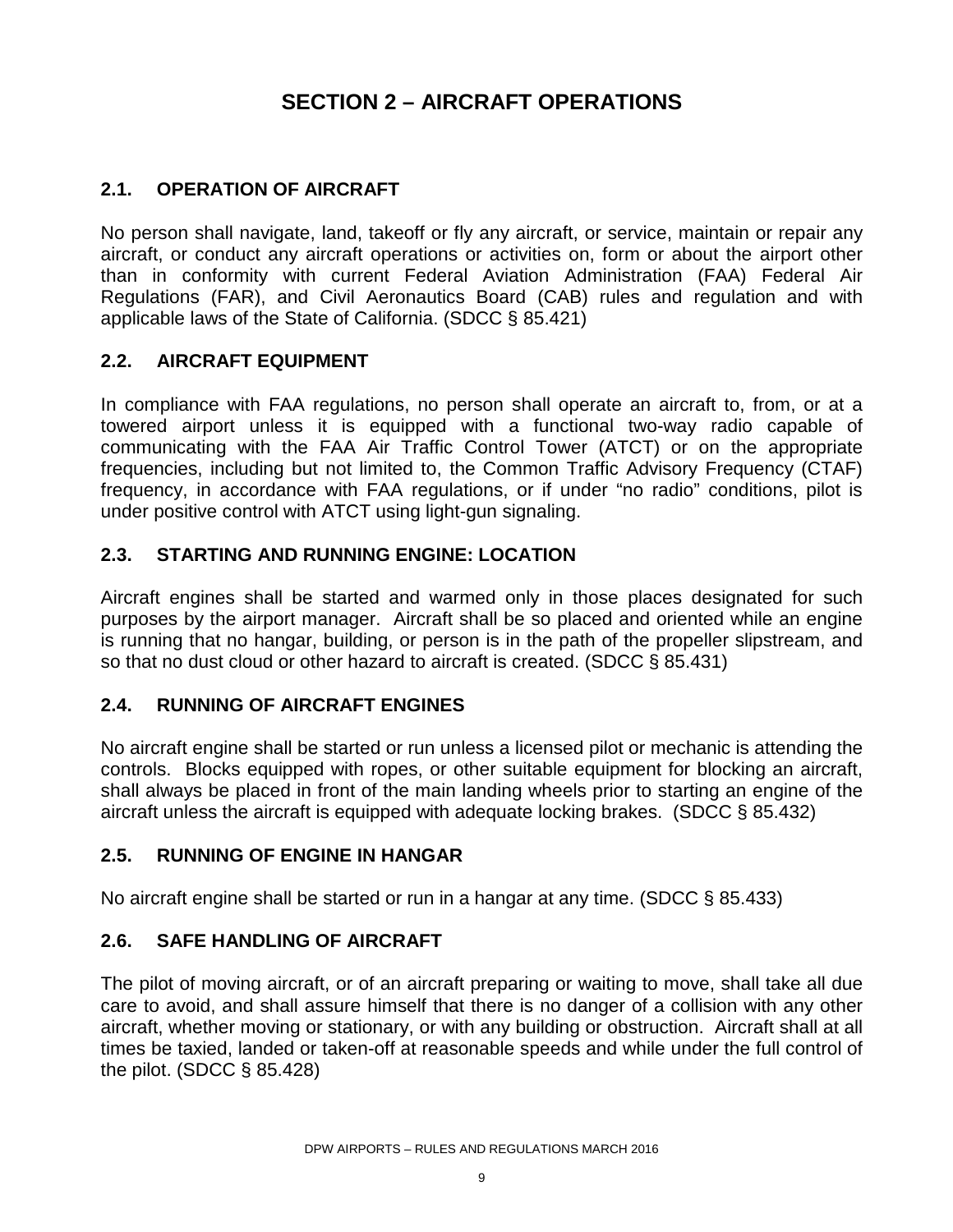#### **2.7. AIRCRAFT – FULL CONTROL REQUIRED**

Following a landing or prior to takeoff and while taxiing, the Pilot In Command shall assure that there is no danger of collision with other aircraft taking off, landing, or taxiing. All aircraft shall be taxied under full control and at a reasonable speed.

#### **2.8. RESTRICTION OF MOVEMENT**

The airport manager may delay or restrict any ground movement or other operation or activity on the airport, and may refuse departure of aircraft from parking areas on the airport, for any reason the airport manager deems necessary in the public interest or to protect public health, safety or welfare. (SDCC § 85.424)

#### **2.9. TAXIING**

No aircraft shall be taxied from any aircraft parking area/apron onto a County maintained taxiway or runway without clearance from the ATCT. At a County Airport where there is no air traffic control tower in operation, the pilot is advised to use the CTAF and transmit all intentions in the safest and most efficient manner. All aircraft shall be taxied under full control at a reasonable speed. (SDCC § 85.461) No aircraft shall be taxied into or out of hangars at any time. (SDCC § 85.429)

#### **2.10. AIRCRAFT TAKEOFFS AND LANDINGS**

All takeoffs and landings at airports without control towers, or when control towers are inoperative, shall be made at safe distances from other aircraft, and from all buildings, automobile parking areas, and similar areas and obstructions. Aircraft shall clear all highways and roads on or adjacent to the airport by a vertical distance of no less than fifty (50) feet. (SDCC § 85.423) Except in an emergency, all fixed wing aircraft shall make takeoffs and landings from the runway.

#### **2.11. AEROBATICS PROHIBITED**

No aircraft shall be flown within the airport traffic area in any aerobatic maneuver or maneuvers other than those required in normal and routine operation unless specifically approved by the Director of Airports. (SDCC § 85.425)

#### **2.12. NIGHT FLYING**

No person shall land at, taxi on, or take off from an unlighted runway after dusk or before dawn except in the event of an emergency. (SDCC § 85.430)

#### **2.13. NOISE ABATEMENT PROCEDURES**

All persons operating aircraft from County airports shall comply with all noise abatement procedures, traffic patterns, and policies as may be established by County and acceptable to FAA. (SDCC § 85.441)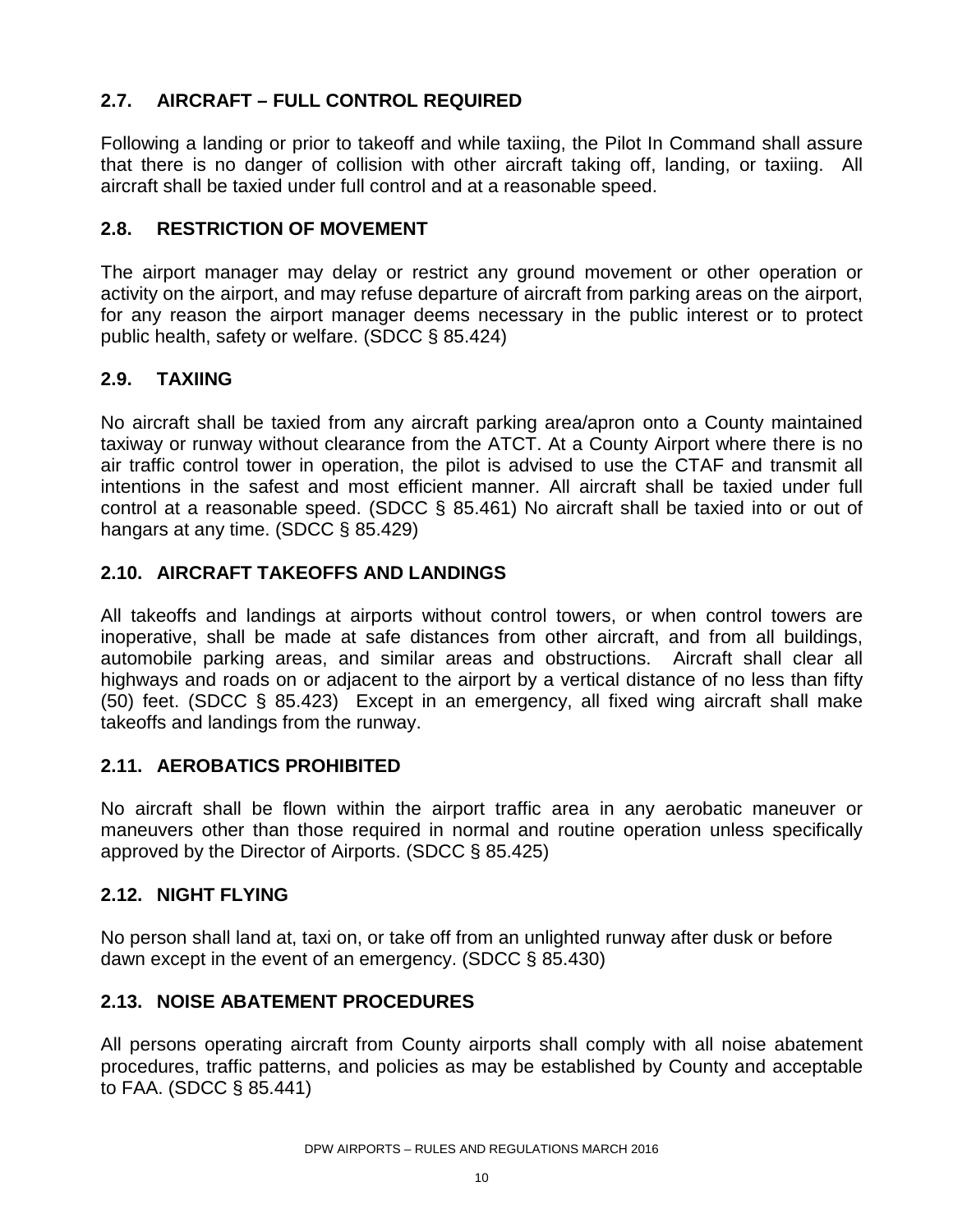#### **2.14. TRAINING FLIGHT RESTRICTIONS**

Only those aircraft that on takeoff or landing cause an effective perceived noise level (EPNL) not greater than 90 decibels (dB) at a sideline location 450 meters (1500 feet) from the extended centerline of the runway shall be permitted to conduct training flights at Gillespie Field, Palomar Airport, Ramona Airport, and Borrego Valley Airport. (SDCC § 85.442)

- (a) For purposes of this part the sideline effective perceived noise level shall be that measured or estimated as provided in Federal Aviation Administration Circulars 36- 1B, dated December 5, 1977, and 36-2A, dated February 6, 1978, which circulars, including all subsequent revisions, amendments and reissues thereof, are incorporated herein by reference.
- (b) For the purpose of this part "training flight" shall mean any instrument or visual approach to the airport conducted for the purpose of student instruction, pilot proficiency training, or pilot evaluation check rides, whether or not a landing touchdown is accomplished.

#### **2.15. PERMANENTLY BASED AIRCRAFT**

Only those aircraft that on takeoff or landing cause an effective perceived noise level (EPNL) not great than 90 decibels (dB) at a sideline location 450 meters (1500 feet) from the extended centerline of the runway shall be permitted to establish permanent base of operations at Gillespie Field, Palomar Airport, Ramona Airport, or Borrego Valley Airport after the effective date of this ordinance. (SDCC § 85.443)

- (a) For the purpose of this part the sideline effective perceived noise level shall be that measured or estimated as provided in Federal Aviation Administration Advisory Circulars 36-1B, dated December 5, 1977, and 36-2A, dated February 6, 1978, which circulars, including all subsequent revisions, amendments and reissues thereof, are incorporated herein by reference.
- (b) A "Permanent Base of Operations" for an aircraft is established at an airport whenever that airport serves as the base of activities for flight operations, maintenance and/or storage for any period exceeding 21 days in a calendar year.

#### **2.16. AIRCRAFT PARKING**

No person shall park any aircraft at the airport in a location or manner not specifically designated or authorized by the Director of Airports, or an airport manager. (SDCC § 85.426) The Director of Airports may take action to lock-up or remove any aircraft parked in an unauthorized manner or location. Aircraft may be stored at tie-down spaces owned and operated by the County at an airport on either a transient or long term basis. Transient use shall refer to aircraft storage at an established daily rate with no designated space for no more than 30 days. The Director of Airports may require a permit for transient use.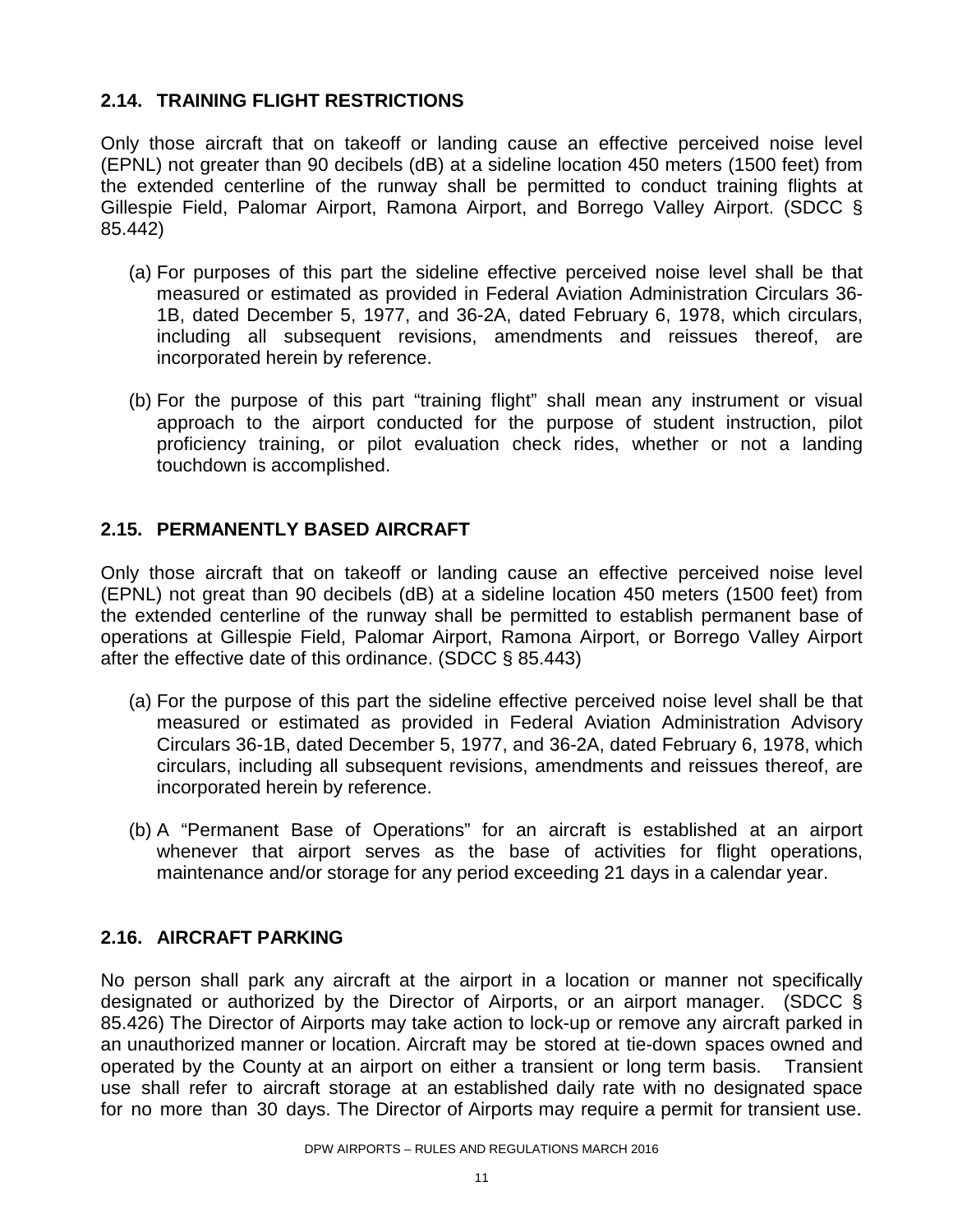Long term tie downs shall refer to tie down uses that occur for a period of more than 30 days with a designated space provided at an established monthly rate. A license or lease shall be required for all long-term tie downs. (Schedule of Rates and Charges and Use Control Policy, Part II, Sec. 1)

For Palomar Airport, due to limited transient parking, prior permission shall be sought before parking an aircraft for more than 21 days.

#### **2.17. AIRCRAFT STORAGE AND REPAIRS AREA**

No aircraft shall be stored or repaired in any area or space other than those areas and spaces designated for such purposes by the Director of Airports or airport manager. (SDCC § 85.426.)

#### **2.18. SECURING OF UNATTENDED AIRCRAFT**

Securing of unattended aircraft shall be the responsibility of the pilot of the aircraft. (SDCC § 85.427) No aircraft shall be left unattended at any County airport unless properly secured or positioned in a hangar or tie-down spot.

#### **2.19. AIRCRAFT REPAIRS**

Owners and operators may perform repairs on their own aircraft, provided such work is conducted in an area designated by the Director of Airports and is compliant with Laws, including those related to health, safety, and stormwater. Owners and operators may perform inspections and minor repairs on their aircraft in their assigned hangar or parking areas (excluding draining engine oil, hydraulic fluid or fuel, or using solvents, unless adequate stormwater BMPs are used) in compliance with all Laws, including without limitation the airport stormwater Pollution Prevention Plan, or such subsequent plan as may from time to time be adopted to comply with State and federal clean water laws, and as long as all hazardous materials are properly disposed of off airport premises.

#### **2.20. INCOMPLETE REPAIRS**

No person shall leave any aircraft in a disassembled condition in the aircraft parking areas for longer than sixty (60) days without prior written approval from the Director of Airports. Any approval to use an aircraft parking area for more than thirty (30) days may require a license from the Airports Director at a monthly rather than a tie-down rate. (Schedule of Rates and Charges and Use Control Policy, Part II, Sec. 1 & Part VI, Sec. 2[b])

#### **2.21. MAINTENANCE TAXI AND RUN-UP**

Unless maintenance or ramp personnel are certified pilots, anyone conducting a maintenance taxi, run-up, or repositioning of an aircraft shall have completed the Driver Training Program. McClellan-Palomar Airport high power run-ups also require prior permission of the Airport Management or Operations Personnel and coordination with ATCT personnel and must be accompanied by specific guidance on positioning prior to run-up.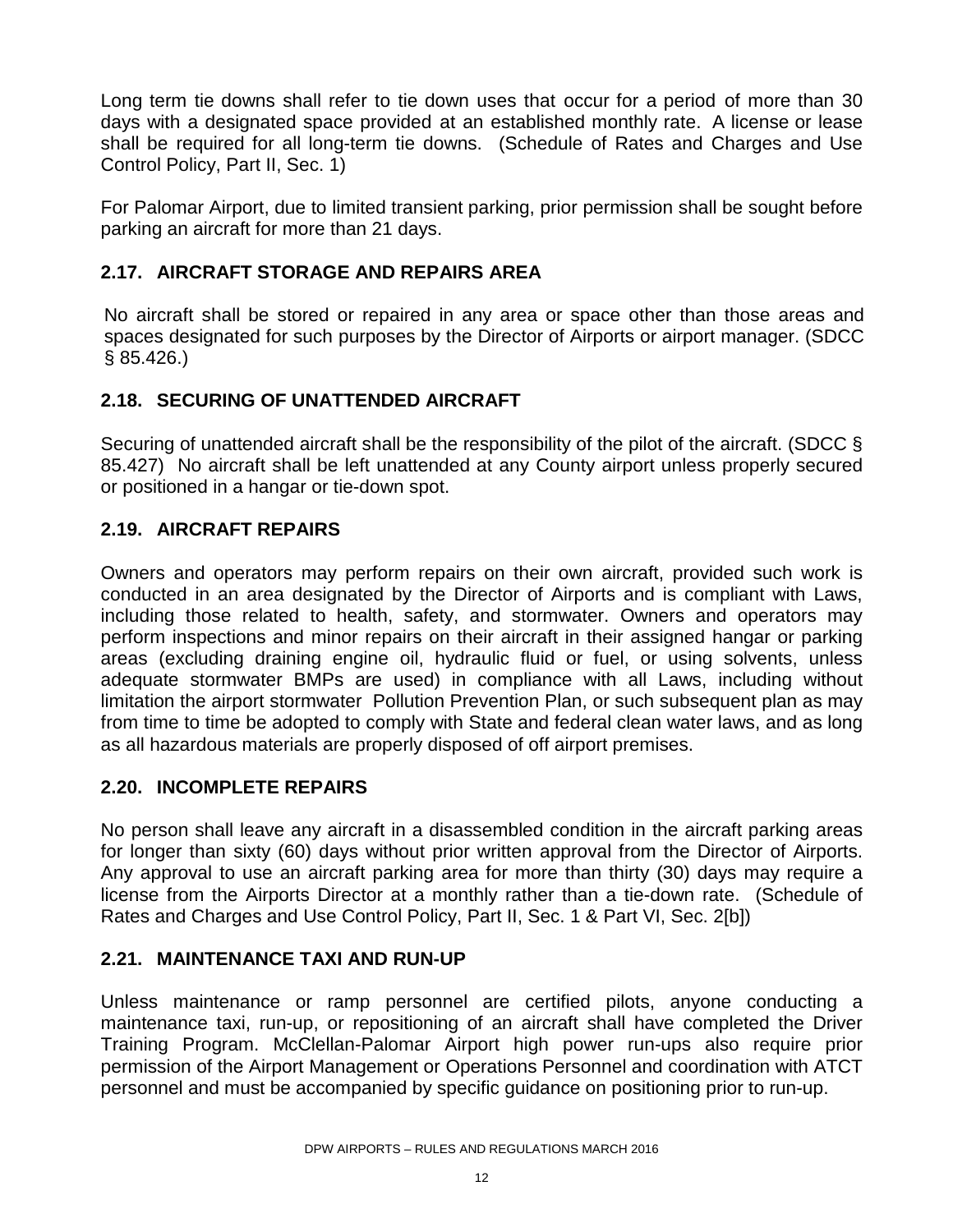#### **2.22. NON-AIRWORTHY AIRCRAFT**

The storage of non-airworthy aircraft or components thereof at County airport facilities or in tie-down spaces on County airport premises for any period greater than sixty (60) days is prohibited, unless the express written consent of the Director of Airports is obtained. (See, Section 2.20 above.) The tow-away, removal or storage of any such aircraft or components thereof shall be at the owner's sole cost and expense and without liability to the County.

#### **2.23. PAINTING**

Painting and other similar processes shall only be conducted in buildings that are specifically designated for such activities, and must comply with Laws, including those relating to health and safety and stormwater, and those of the Air Pollution Control District. Shelters or any open tie-down areas are not authorized for these activities. Minor "touch-up" painting may be accomplished with prior written approval from the Director of Airports and in compliance with Laws, including those relating to health and safety and stormwater, and those of the Air Pollution Control District. The aircraft owner shall be held responsible for any damage to other aircraft and/or real or personal property resulting from any painting activities.

#### **2.24. DERELICT AIRCRAFT**

Parking of derelict aircraft is prohibited on airport property. Derelict aircraft is defined as an aircraft that is not in active restoration, construction, or maintenance or does not have a current Registration and Airworthiness Certificate. The tow-away, removal, or storage of any such aircraft or components thereof shall be at the owner's sole cost and expense and without liability to the County.

#### **2.25. CLEANING / WASHING OF AIRCRAFT**

No person shall use flammable, volatile, or hazardous liquids in the cleaning of aircraft, aircraft engines, propellers and/or appliances unless such cleaning operations are conducted in open air or in a room specifically set aside for that purpose. The room shall be properly ventilated, fireproofed, and equipped with adequate and readily accessible fire extinguishing apparatus. Fire Marshall approval shall be obtained before use of any such room/designated area is permitted. No aircraft washing shall be permitted unless performed at an approved aircraft wash rack or in an alternative area approved by the Director of Airports and in manner compliant with all Laws, including without limitation those related to the illicit discharge of non-stormwater and the discharge of pollutants in water.

#### **2.26. DISPOSITION OF DISABLED AIRCRAFT**

The owner, pilot or operator of any aircraft which becomes wrecked or disabled at an airport, shall be responsible for the prompt removal of the wrecked or disabled aircraft, and parts thereof, as directed by the Director of Airports or airport manager. In the event the owner, pilot or operator fails to comply with such directions, the wrecked or disabled aircraft,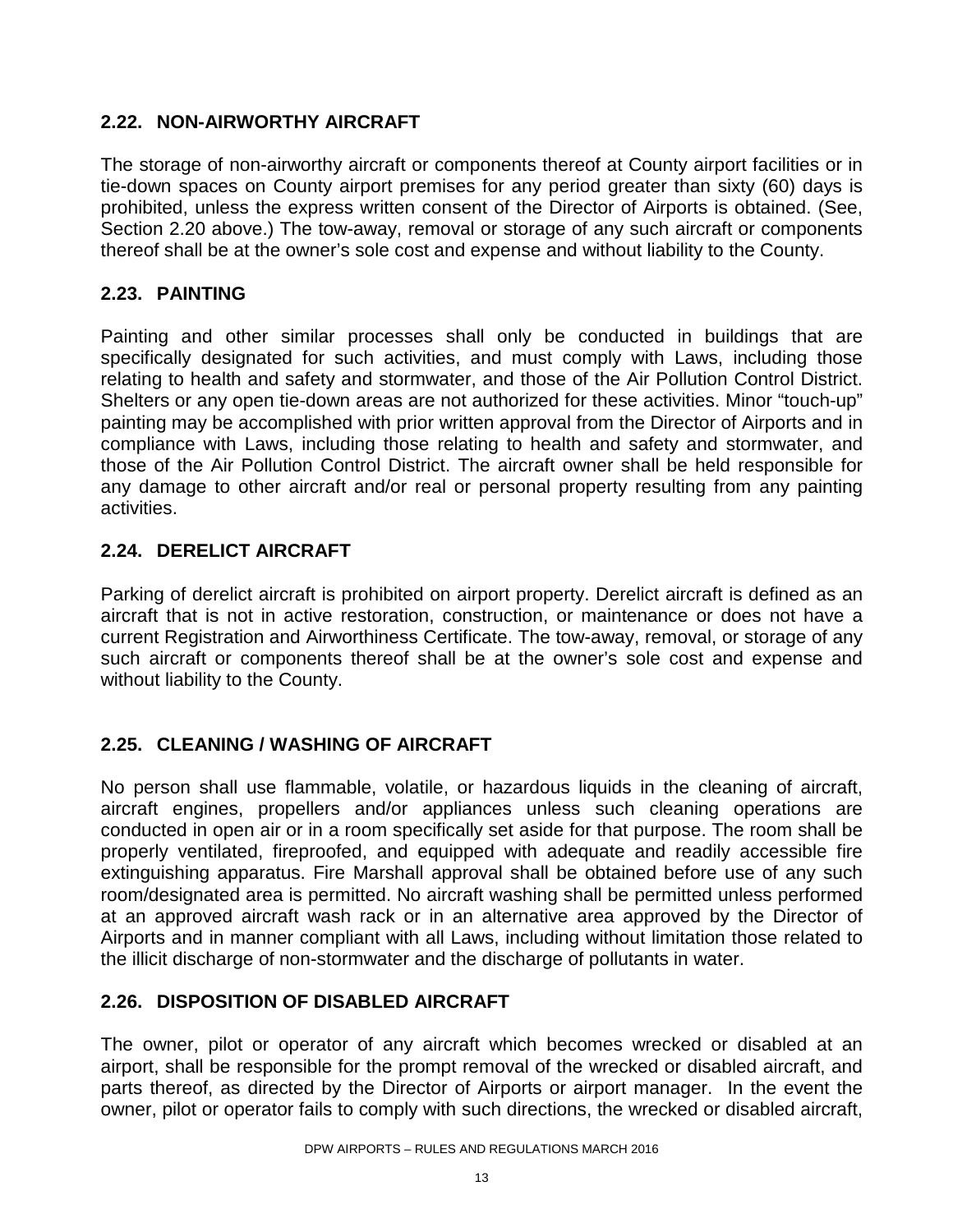and parts thereof, may be removed by the Director of Airports or airport manager at the expense of the owner, pilot or operator. (SDCC § 85.436) The owner, pilot, or operator of an aircraft shall be deemed to be in compliance with this requirement where removal of a wrecked or disabled aircraft is directed to be delayed pending completion of an investigation of an accident by FAA or NTSB. Aircraft removal by an owner, pilot or operator must be accomplished in a manner that is safe and prevents damage to County or personal property.

#### **2.27. INTOXICANTS AND DRUGS**

No pilot or other member of the crew of an aircraft in operation on any County airport, or any person attending or assisting in said operation of the aircraft, shall be under the influence of or impaired by drugs or alcohol. No person obviously under the influence of drugs or alcohol shall be permitted to board any aircraft except in case of emergency.

#### **2.28. ACCIDENT REPORTS**

Persons involved in or witnessing an aircraft accident on the airport shall report such accident to the airport manager's office or to the nearest guard as soon as it is reasonably possible to do so. Such persons shall make written reports as requested by the airport manager. (SDCC § 85.437)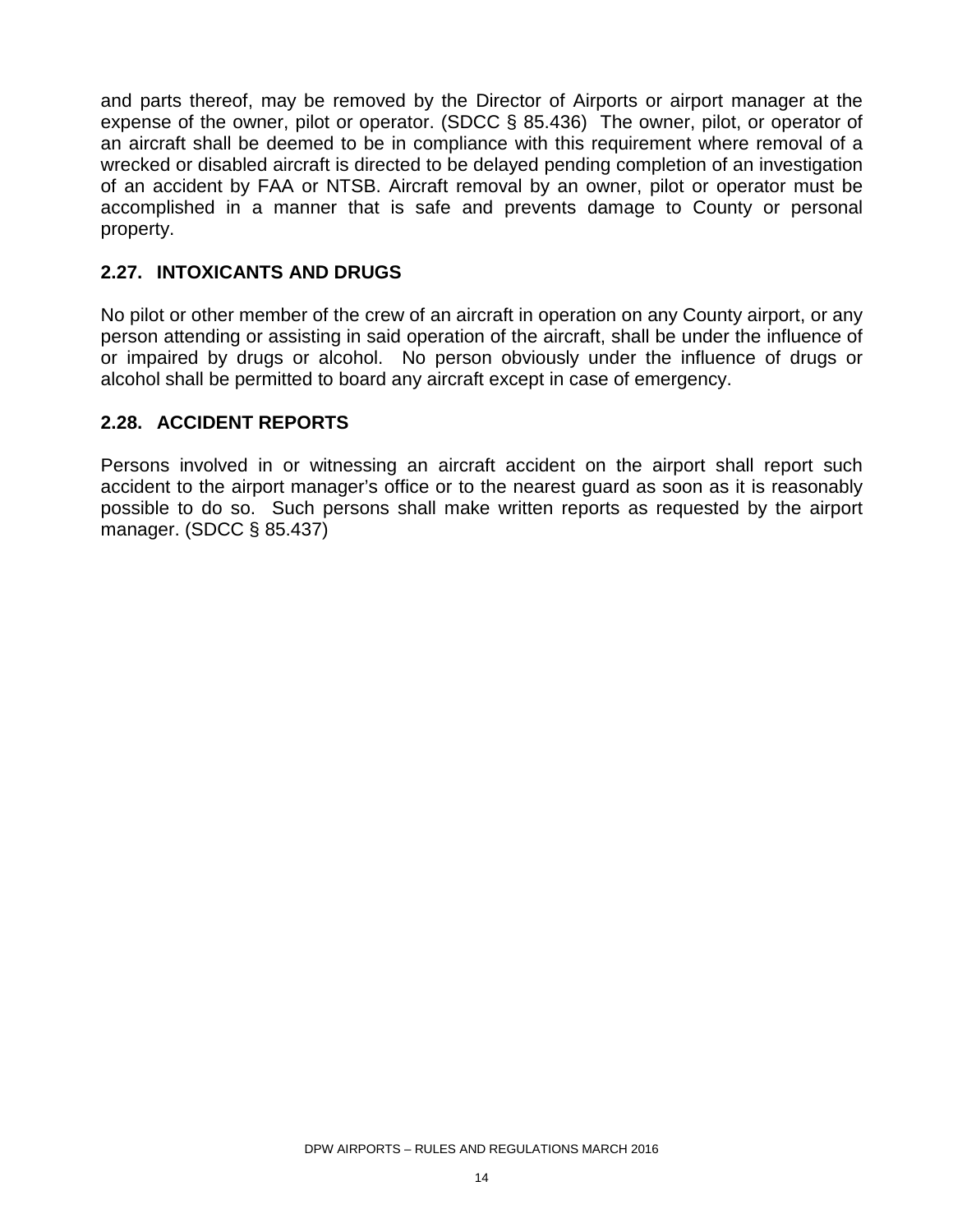### **SECTION 3 – MOTOR VEHICLES/EQUIPMENT**

#### **3.1. GENERAL**

All Users entering any movement area shall successfully complete County Airports approved Driver Training Program as per FAA Advisory Circular (AC) 150/5210-20, or such other regulations, ACs or guidance as may from time to time be adopted by the FAA.

Motor vehicles shall be operated on the airport in strict compliance with the applicable provisions of the California Motor Vehicle Code, the San Diego County Code of Regulatory Ordinances, the Airport Rules and Regulations (SDCC §85.451-85.456), and these rules and regulations. (SDCC § 85.451)

#### **3.2. RESTRICTED AREAS**

No motorized equipment or vehicles shall be operated on the aircraft aprons of the field or on the taxiway and aircraft landing area, except by persons assigned to duty in those areas or by persons so authorized by the Director of Airports or airport manager. (SDCC § 85.452)

#### **3.3. SPEED**

Motor vehicles shall be operated in strict compliance with the speed limits prescribed by the Director of Airports or airport manager and indicated by posted traffic signs. In no event shall any motor vehicle, except emergency vehicles in any emergency situation, exceed a speed of twenty-five (25) miles per hour. (SDCC § 85.453)

#### **3.4. PARKING**

Vehicles shall be parked on the airport in the manner and at the locations indicated by posted traffic signs (SDCC § 85.454), or as designated by a lease, license or permit.

#### **3.5. COMMON CARRIERS**

No bus, truck, taxi or other common carrier or vehicle for hire shall load or unload passengers or personal property at any place on the airport other than that place or those places designated by the Director of Airports or airport manager. (SDCC § 85.455)

#### **3.6. ACCIDENT REPORTS**

Persons involved in or witnessing a motor vehicle accident on the airport shall report such accident to the airport manager's office or to the nearest guard as soon as it is reasonably possible to do so. Such persons shall make written reports as requested by the airport manager. (SDCC § 85.456)

#### **3.7. AIRCRAFT RIGHT OF WAY**

No person operating a motor vehicle on the Aircraft Operating Area (AOA) shall in any way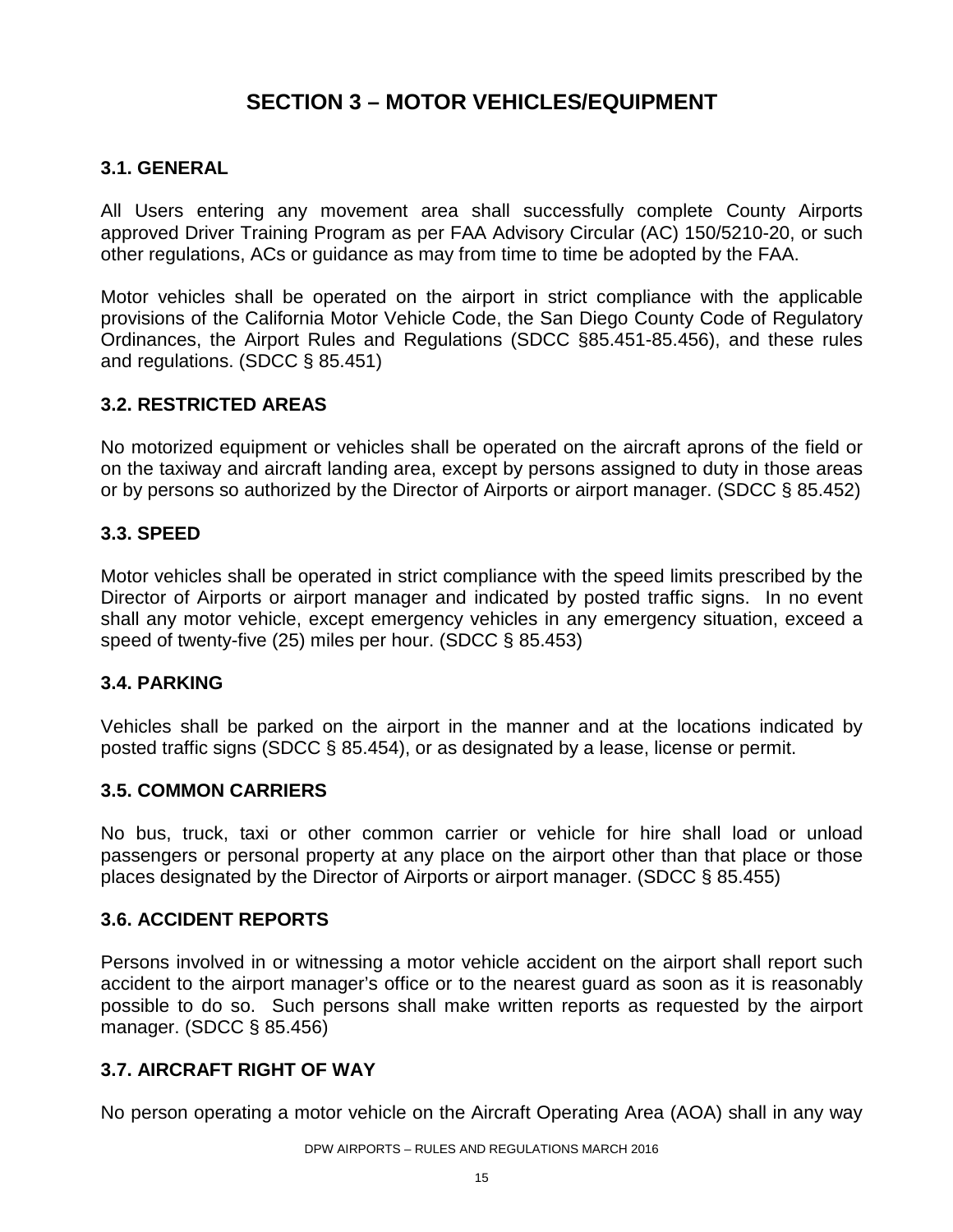hinder, stop, slow or otherwise interfere with the operation of any aircraft movement on the airport. An aircraft always has the right-of-way.

#### **3.8. CONFORMITY WITH MOTOR VEHICLE CODE**

Motor vehicle operations in the AOA shall be governed in general by the provisions of the California State Motor Vehicle Codes and traffic directions procedures. Signals for turns, lights, and safe driving precautions shall be in conformity therewith. In addition, motor vehicles shall conform to regulations prescribed by the Motor Vehicle Code or procedures imposed pursuant to rules at airports and in compliance with the FAA AC 150/5210 or such other applicable State or federal laws, regulations or requirements as they presently exist or may subsequently be amended or adopted related to the operation of motor vehicles on airports.

#### **3.9. OPERATING WITHIN THE MOVEMENT AREA**

Two-way communications shall be maintained with the air traffic control tower (ATCT) during ATCT operational hours. At no time shall any motor vehicle enter a movement area without two-way communication and approval by ATCT or being under escort by persons with such capability. During ATCT non-operational hours, or at airports which do not have an ATCT, persons shall broadcast their movement intentions on Common Traffic Advisory Frequency (CTAF) prior to entering, during their time in a movement area and upon exiting a movement area.

**Agua Caliente:** At no time shall aircraft enter or cross the runway unless landing or preparing to depart. Motor vehicles and pedestrians are not allowed on the runway without permission of the Airport Manager.

**Borrego:** At no time shall aircraft enter or cross the runway or parallel taxiway unless landing or preparing to depart. Motor vehicles and pedestrians are not allowed on the runway or parallel taxiway.

**Fallbrook:** At no time shall aircraft enter or cross the runway or parallel taxiway unless landing or preparing to depart. Persons wishing to cross east to west may do so in a motor vehicle using the airport perimeter road. Motor vehicles and pedestrians are not allowed on the runway or parallel taxiway. Motor vehicles are not authorized on east transient ramp or on runway.

**Gillespie Field:** At no time shall aircraft enter or cross any taxiway or runway unless approved by ATCT, or when ATCT is closed by broadcasting their intentions on CTAF. At no time shall aircraft, motor vehicles or pedestrians cross the movement/non-movement marking without two-way communication with ATCT. Motor vehicles or persons not equipped with two-way communication needing to enter runway or parallel taxiway must do so under escort from County Airport personnel.

**Jacumba:** At no time shall motor vehicles or persons enter or cross the runway unless landing or preparing to depart. Motor vehicles and pedestrians are not allowed on the runway without permission of the Airport Manager.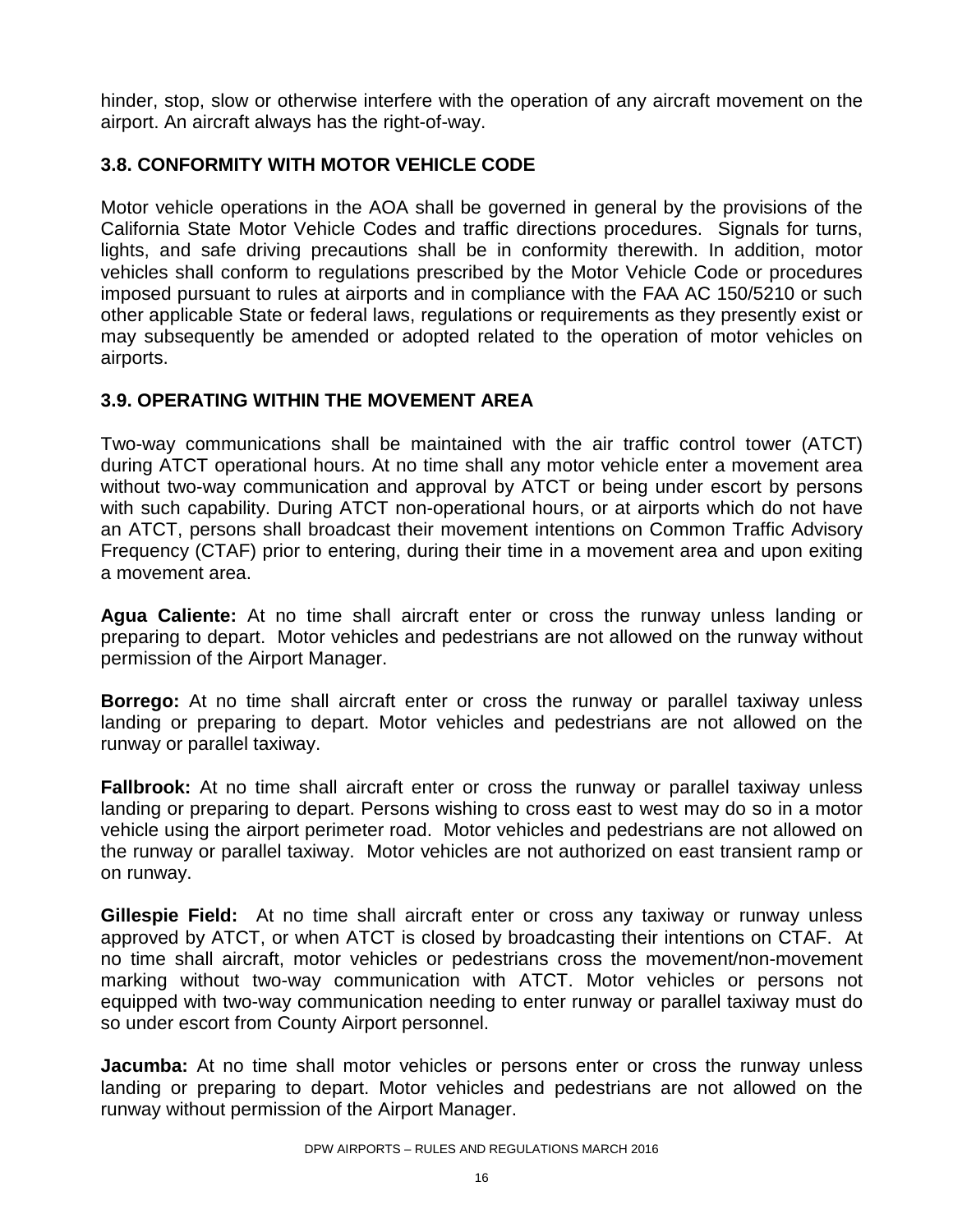**Ocotillo:** At no time shall persons or motor vehicles enter or cross the runway unless landing or preparing to depart.

**Palomar:** At no time shall aircraft enter or cross the taxiway or runway unless approved by ATCT, or when ATCT is closed by broadcasting their intentions on CTAF. At no time shall aircraft, motor vehicles or pedestrian cross the movement/non-movement marking without two-way communication with ATCT. Motor vehicles or persons not equipped with two-way communication needing to enter runway or parallel taxiway must do so under escort from County Airport personnel.

**Ramona:** Motor vehicles shall use surface streets to move from one side of the airport to the other. Motor vehicles and pedestrians are not allowed on the runway or parallel taxiway.

#### **3.10. DRIVING PRIVILEGE REVOCABLE**

The privilege to drive on the movement area may be revoked or suspended by the Director of Airports or the master lessee that issued the driver training card at any time to ensure public and pilot safety.

#### **3.11. EMERGENCY VEHICLES**

All vehicles shall at all times give way to emergency equipment responding to an alert or emergency.

#### **3.12. LICENSE REQUIREMENTS**

No person shall operate a motor vehicle on the AOA unless the driver is licensed or authorized to operate such a vehicle by a government agency. In addition to licensing requirements, drivers of motor vehicles on movement areas shall successfully complete the County Driver Training Program. Anyone operating a vehicle in movement areas must display their airport-issued driver permit.

#### **3.13. PERIMETER/SERVICE ROAD – GILLESPIE FIELD**

The airport perimeter or service road at Gillespie Field shall only be used by authorized service vehicles with appropriate signage as determined by the Director of Airports, which include all airport administration vehicles, fuel trucks, governmental vehicles, and other vehicles with prior written approval from the Director of Airports. Private vehicles are not permitted without prior written approval from the Director of Airports; bicycles and pedestrians are not authorized to travel on the perimeter road.

#### **3.14. PIGGY BACKING**

All vehicles, upon entering or exiting an airport access gate, shall wait for the gate to completely close behind them before proceeding to their destination so as to not allow the entry of an unauthorized vehicle.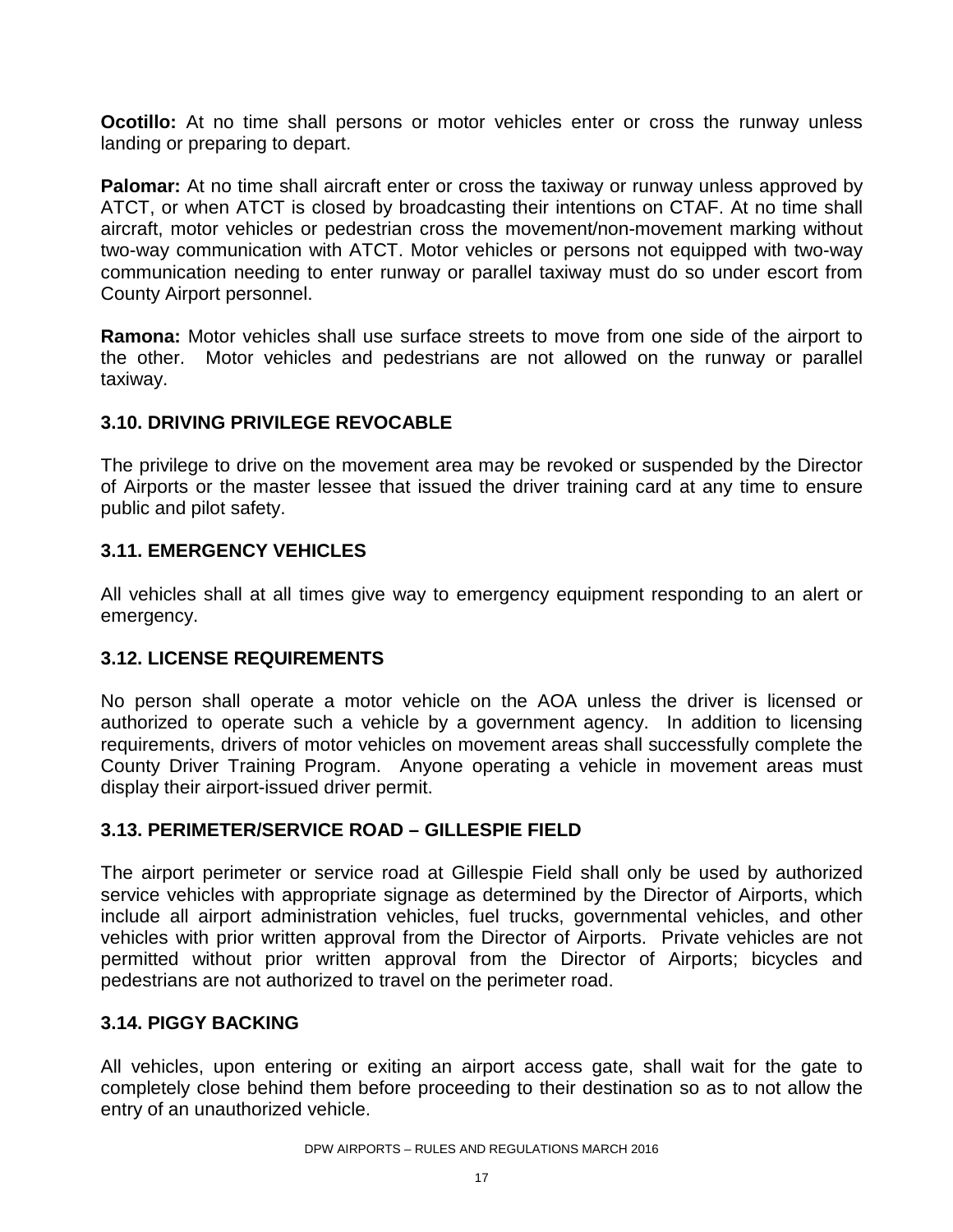#### **3.15. RADIO REQUIRED**

The installation of a two-way radio does not permit the operation of vehicles on runways or taxiways without the prior written permission from the Director of Airports. No person shall operate any motor vehicle on airport runways or taxiways unless the motor vehicle is equipped with a functional two-way radio capable of communicating with the ATCT on the appropriate frequencies or is escorted by a permitted driver with a vehicle so equipped.

#### **3.16. VEHICLE CONDITION/REPAIR**

- (a) No person shall operate any motor vehicle or equipment on the AOA unless such vehicle or equipment is in safe operating conditions for such operations and meets the basic safety requirements of the California Vehicle Code (i.e., brakes, running and parking lights, horn).
- (b) No person shall paint, repair, maintain or overhaul any motor vehicle or equipment on the AOA.

#### **3.17. VEHICLES/EQUIPMENT PARKING AND STORAGE**

Motor vehicles are defined as any mechanical device designed for the transport of people or goods and includes, without limitation, official emergency response vehicles, airport administration vehicles, aircraft support vehicles, government vehicles, cars, vans, golf carts, buses, motorcycles, and motor homes.

- (c) No person shall park or store any motor vehicle or other equipment or materials on or in the movement area without prior written approval of the Director of Airports.
- (d) No person shall park any motor vehicle or other equipment or store materials within 20 feet of any fire apparatus positioned for fire safety or near any emergency electrical vault building on airport premises.
- (e) No person may park or store non-aeronautical vehicles or equipment on Airport Property (leased or non-leased) including motor homes, recreational vehicles (water or off-road), agriculture equipment, construction equipment or industrial equipment for any length of time without the prior written approval of the Director of Airports.

#### **3.18. VEHICLE INSPECTION**

The Director of Airports is authorized to inspect and declare unfit for use on airport property any vehicle or piece of equipment that does not comply with the safe and efficient operation of a County airport.

#### **3.19. VEHICLE, EQUIPMENT AND MATERIAL REMOVAL**

The Director of Airports may cause to be removed from the airport any motor vehicle or equipment or materials which are disabled, abandoned, parked, or operated in violation of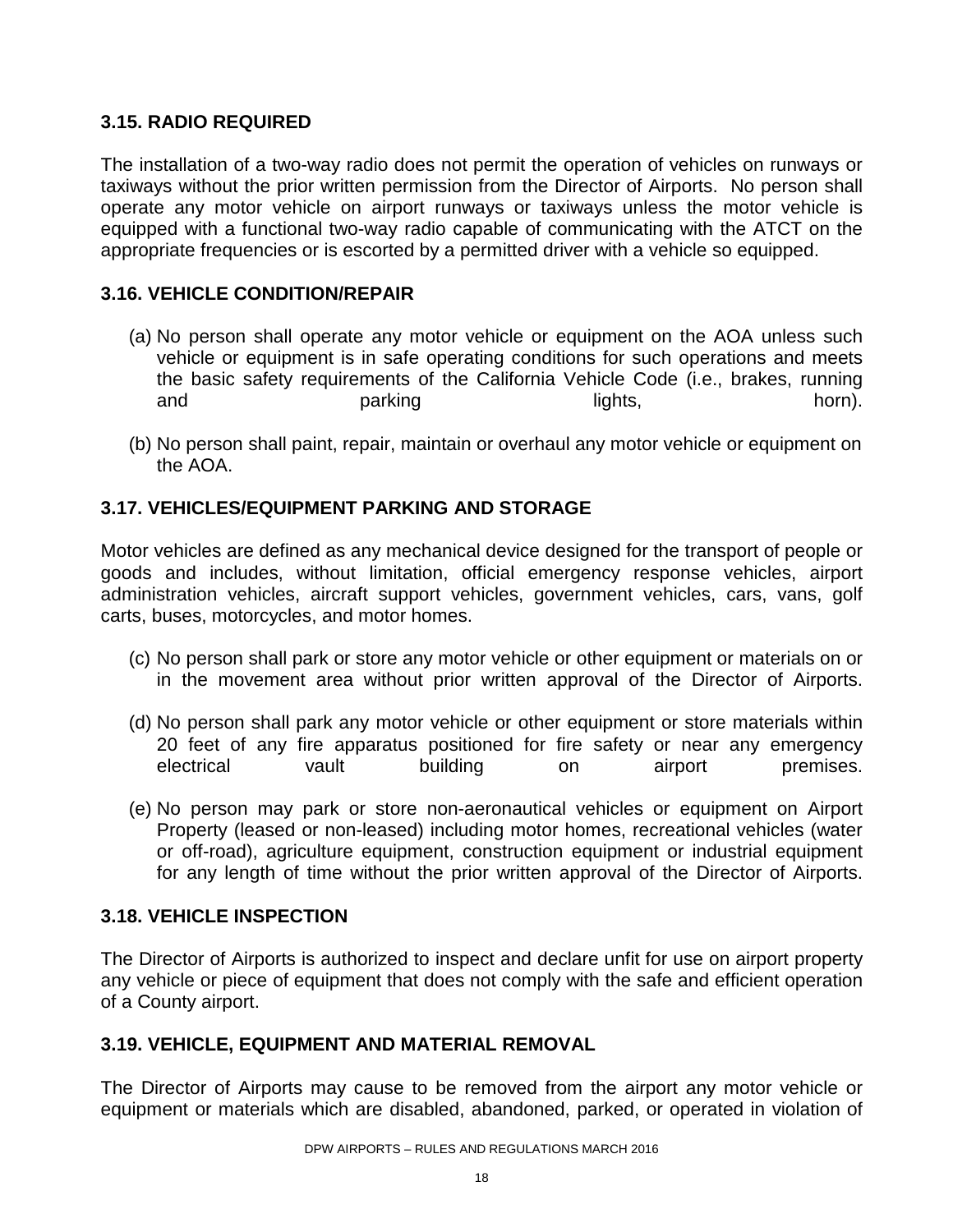the airport rules and regulations or which represents a safety or operational hazard. Such a removal will be at the owner's expense and without liability for any damage which may occur during the removal process.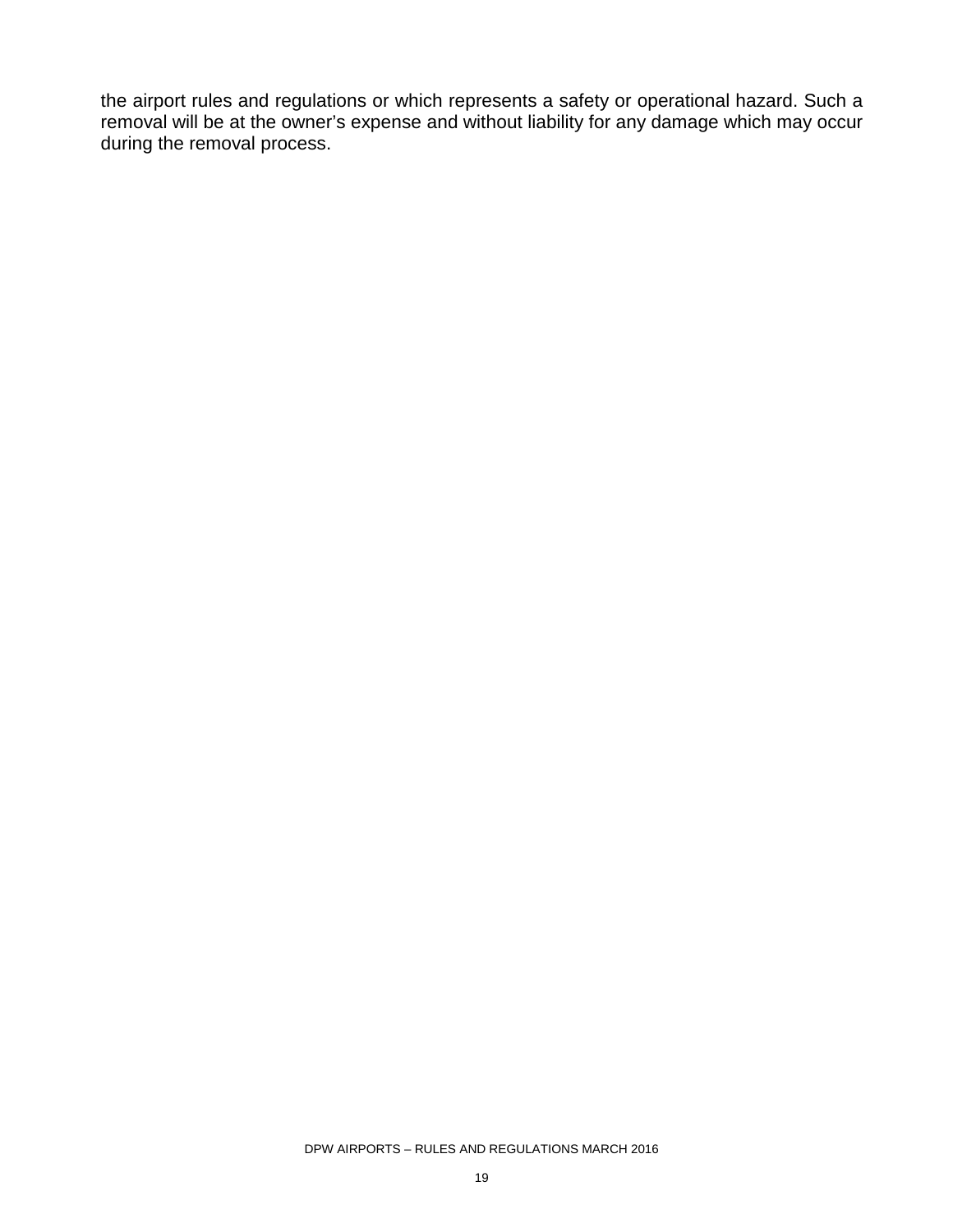### **SECTION 4 – RUNWAY INCURSION PREVENTION PROGRAM**

All Users shall adhere to FAA regulations and County policies and procedures regarding the Runway Incursion Prevention Program and Vehicle/Pedestrian Deviation (V/PD) Prevention Program

#### **4.1. TRESPASS ON AIRPORT RUNWAYS PROHIBITED**

It is unlawful for any person to go upon any airport runway owned, controlled or maintained by the County, either on foot, or horseback, or on a vehicle of any kind other than an aircraft, without permission to do so from the Director of Airports or airport manager. Notwithstanding this general prohibition, entry onto a runway is permitted for the purpose of repairing or maintaining such runway, for the purpose of furnishing service, or aid to an aircraft or to the crew or passengers thereof, to perform any duty required by law, or to board or debark an aircraft. (SDCC § 72.246)

#### **4.2. RESTRICTED AREAS**

No person shall enter any area which is posted with signs reading "restricted", "closed to the public", or the like, except:

- (a) Person assigned to duty in such area.
- (b) Persons authorized by the Director of Airports or airport manager.
- (c) Passengers, under appropriate supervision, entering such areas for the purpose of embarkation or debarkation. (SDCC § 85.411)

#### **4.3. LESSEE, LICENSEE AND PERMITTEE RESPOPNSIBILITIES**

Lessees, Licensees, Permitees, and persons entering into contracts with the County are fully responsible for ensuring all officers, employees (permanent or temporary), contractors, agents, guests, subtenants and invitees, and all others entering through their gates (pedestrian or vehicle) understand and comply with County requirements and applicable Laws regarding the use of County airport property. Lessees, Licensees, Permittees, and others under contract with the County shall be responsible for the conduct of their officers, employees (permanent or temporary), contractors, agents, guests, subtenants, and invitees while on airport property.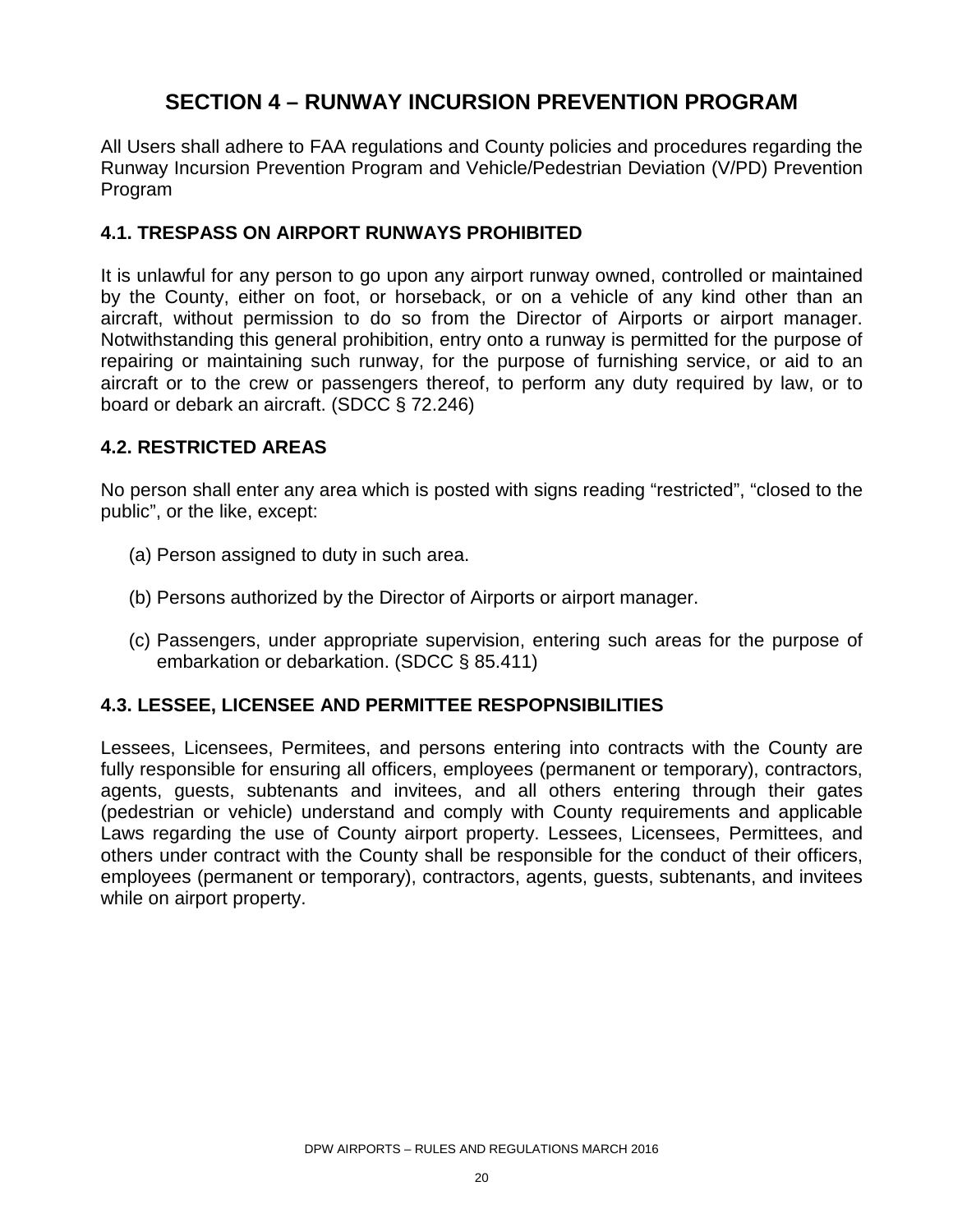# **PART 2 – COMMERCIAL ACTIVITIES**

## **SECTION 5. REQUIREMENT FOR LEASE, LICENSE, OR PERMIT**

#### **5.1. CONDUCT OF BUSINESS**

No person shall use the airport or any part thereof, or any airport facilities, for revenueproducing or commercial activities without first securing an appropriate permit, lease or other such document from the County and, after having obtained such document, without complying fully and completely with all the terms and conditions thereof including the payment of rates and charges. (SDCC § 85.412)

**Cross reference(s)—**Uniform licensing procedure, § 21.101 et seq.

#### **5.2. AUTHORIZATION**

Having obtained an appropriate lease, license, permit or other such agreement, the individual or commercial entity must comply with all terms and conditions including the payment of rates and charges. The Director of Airports may restrict the location where such activities occur for the requirement of public safety and convenience. The Director of Airports shall impose such restrictions on a lease, license, permit or other such agreement as are reasonably necessary to protect the safety, efficiency or convenience of airport users or the general public. Lessee, licensee, permittee or other person under contract, shall conduct their activities in accordance with the Laws.

#### **5.2. ADVERTISEMENTS**

No person shall post, distribute, circulate or display any signs, posters, advertisements, circulars, or any other such printed, painted or written materials without first obtaining the written approval of the Director of Airports or airport manager. (SDCC § 85.415)

#### **5.3. SOLICITING**

No person shall solicit funds, goods, donations or pledges on the airport without first securing the written permission of the Director of Airports or airport manager. (SDCC § 85.416)

#### **5.4. COMPLIANCE INSPECTIONS**

All lessees, licensee and permittees shall be responsible for allowing for County compliance inspections of their facilities and equipment.

County Airports' staff shall have the right to enter any hangar or office on County airport premises at any time without notifying or obtaining permission of the tenant for the purpose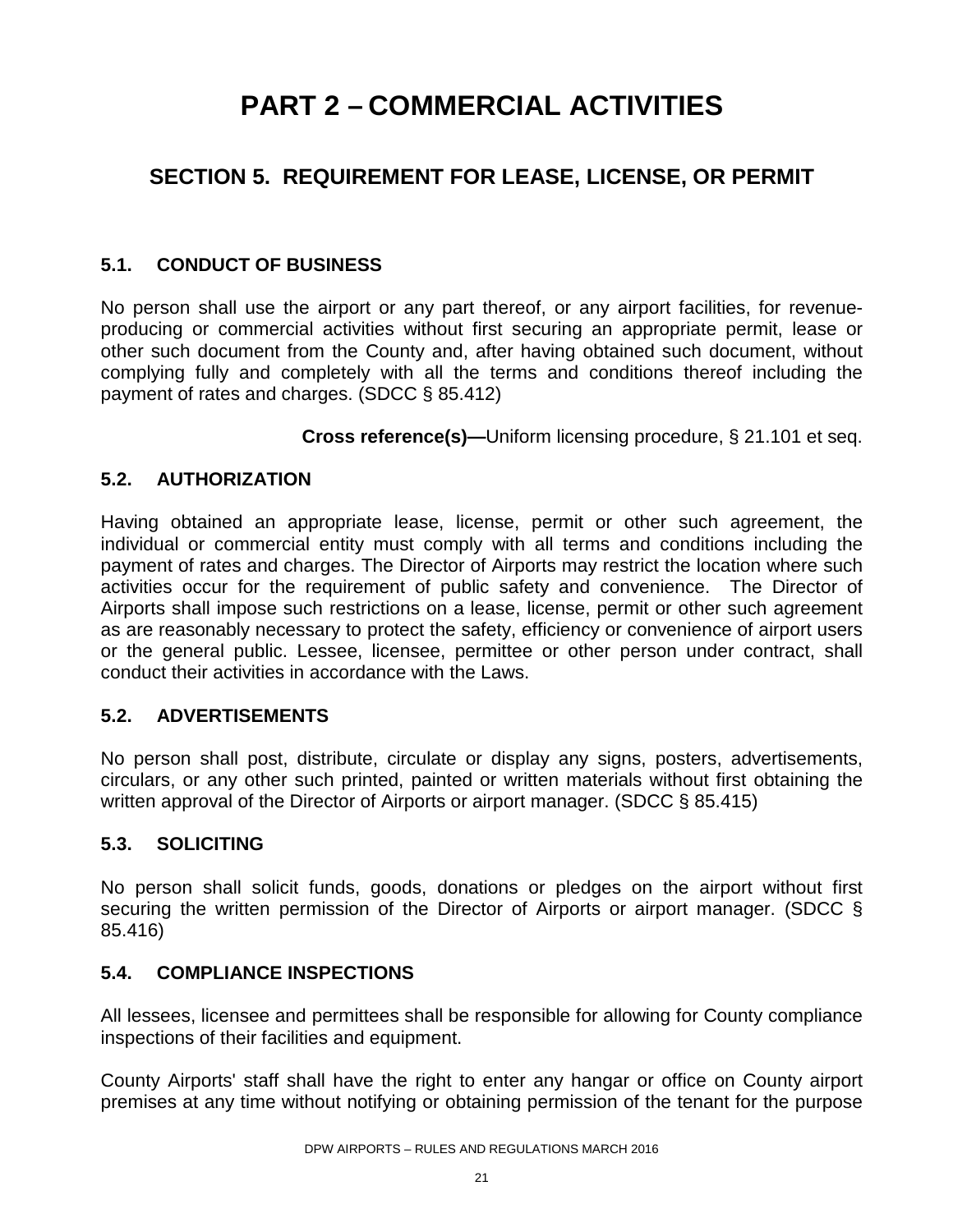of inspecting the hangar's physical condition and assuring compliance with all applicable Laws and fire safety requirements.

#### **5.5. VEHICLE FOR HIRE**

No person shall operate any vehicles for hire on the airport unless the person has first acquired a license, lease or permit to conduct the activity on County airport property. (SDCC § 85.413)

#### **5.6. COMMERCIAL PHOTOGRAPHY**

No person shall take still, motion or sound pictures or photographs for commercial purposes without the written permission of the Director of Airports or airport manager. (SDCC § 85.414) If such pictures are taken for compensation, a license or permit is required. (SDCC § 85.412)

#### **5.7. MOBILE AIRCRAFT MAINTENANCE**

Any person performing aircraft maintenance for compensation at any County airport shall obtain a license or permit from the Director of Airports. Issuance of licenses and permits is subject to County of San Diego Airports Policies and Procedures. Aircraft Maintenance is defined by FAA regulations. No license or permit shall be required for lessees or sublessees of the airport property or their employees where their lease or sublease permits aircraft maintenance to be performed on their leasehold premises. No license or permit shall be required for certificated airlines or their employees that perform maintenance on aircraft owned or leased by them or on aircraft owned or leased by other certificated airliners where another lease, license or permit allows such commercial activities.

- (a) **Mobile Custodial Aircraft Maintenance License or Permit:** Mobile licenses or permits are required for custodial aircraft maintenance such as washing, polishing, upholstering, cleaning and other incidental custodial maintenance.
- (b) **Mobile Mechanical Aircraft Maintenance License or Permit:** Licensee or permittee shall be certified under the FAA rules for an Airframe and Powerplant (A&P) Mechanic. Licensee or permittee shall carry and produce liability insurance as required by the license or permit. Licensee or permittee shall hold harmless the County of San Diego, its elected officials, officers, agents and employees, as additional insureds and shall provide that all insurance required hereby shall contain provisions that the County determines necessary for such activity on airport premises. All maintenance activities shall be performed in compliance with the Laws, including State and federal Clean Water Acts and all State and federal permits and implementing ordinances and requirements imposed pursuant to those permits. Licenses or permits shall be issued at the discretion of the Director of Airports. Licenses or permits for mobile maintenance at airports with permanent maintenance facilities will be less likely to receive a permit as detailed in the County of San Diego Airports Policies and Procedures.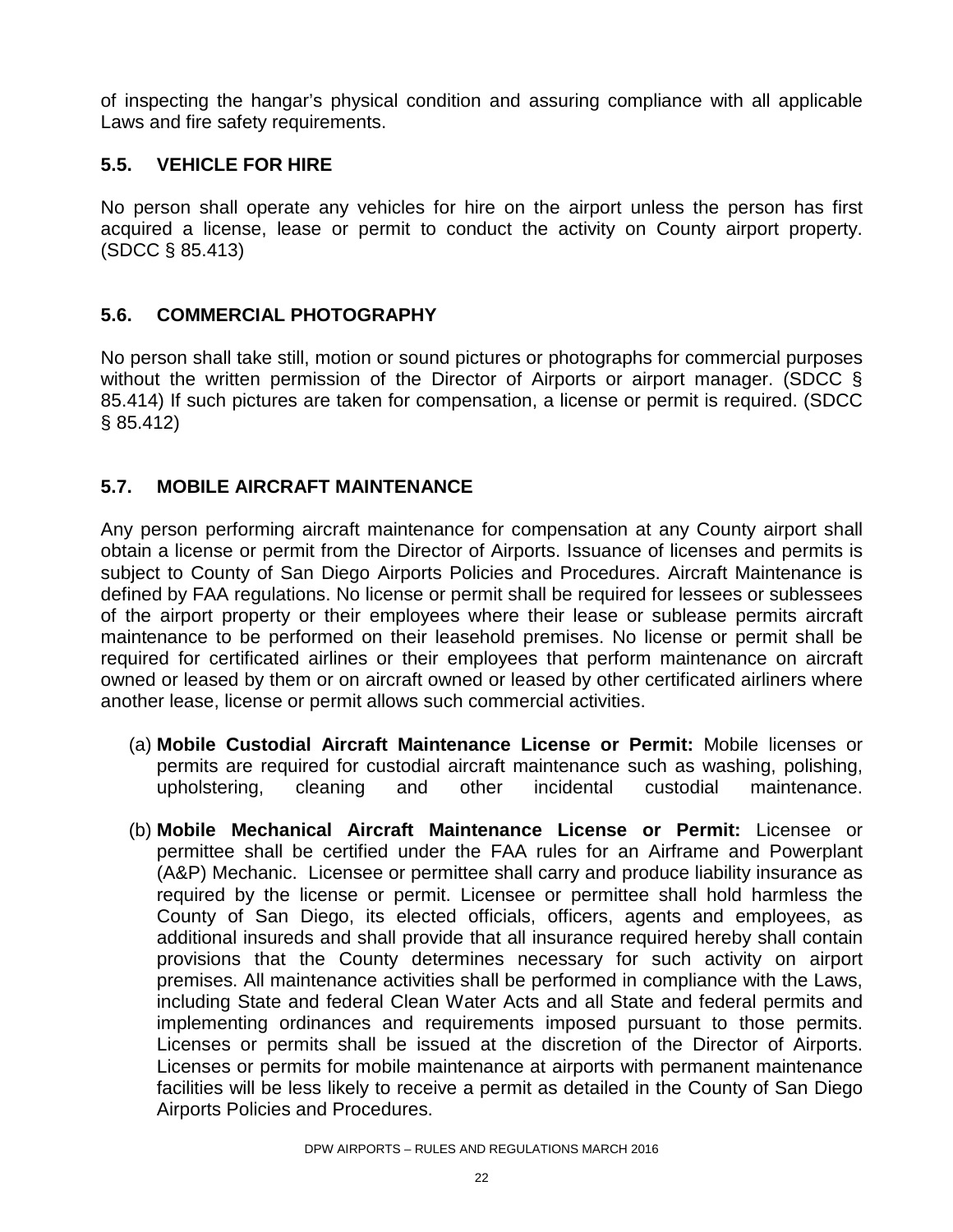#### **5.8. SERVICES AND DELIVERIES ON COUNTY OPERATED AIRPORT APRONS**

No person shall conduct any commercial delivery or service activity on the County operated airport aprons (including but not limited to, fueling of aircraft and ground service vehicles, catering in-flight meals, and the performance of ramp services) without first obtaining a lease, license or permit. Leases, licenses or permits may be issued if the Director of Airports determines that the activity to be performed is consistent with the safety and convenience of airport users and that a need exists for such activity. Leases, licenses or permits shall require applicable fees or charges be paid to the County for such commercial activities at any County airport.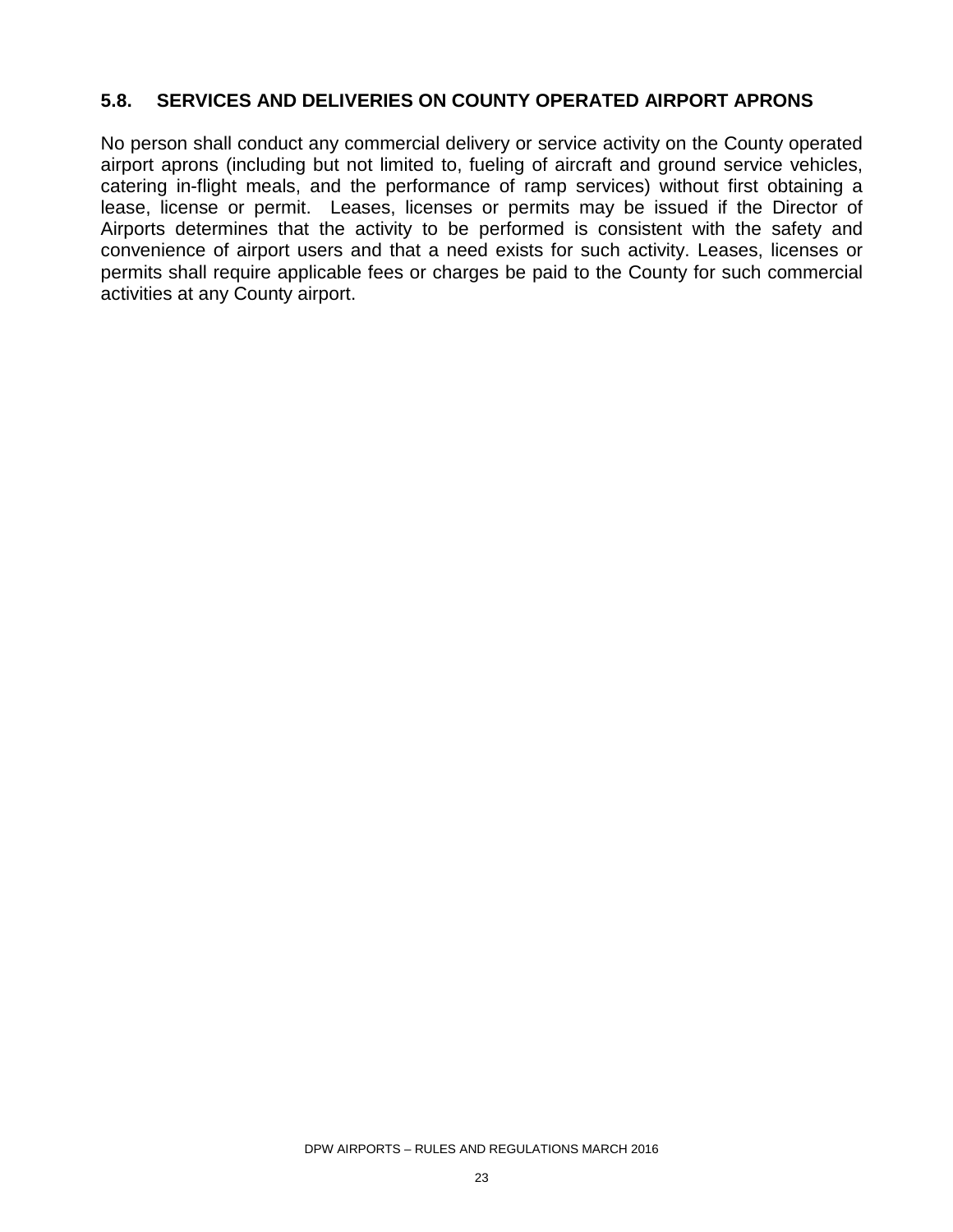### **SECTION 6 – FLIGHT TRAINING PROVIDERS AND FLYING CLUBS**

#### **6.1. ANNUAL CERTIFICATION OF COMPLIANCE WITH FOREIGN FLIGHT STUDENT REQUIREMENTS.**

Every flight school operator and independent flight instructor that trains foreign flight students and is based at a County Airport shall annually certify to the Director its compliance with all foreign flight student screening, vetting, and/or monitoring requirements, including, without limitation, the requirements of the Alien Flight Student Program, the Student and Exchange Visitors Program, and their successor programs, statutes, rules, and regulations, as applicable. (SDCC § 85.419)

Any association of persons based on the airport that frequently operates aircraft can be defined as a "Flying Club."

#### **6.2. FLYING CLUB AIRCRAFT MAINTENANCE**

A person performing maintenance on Flying Club aircraft shall obtain a Mobile Maintenance License or Permit but shall be exempt from payment of fees for such a License or Permit if the person is performing maintenance for compensation only on aircraft used by one flying club and only if that person is a member of that Flying Club. This person must be certified by the FAA (A&P Certification) in order to perform such maintenance activities on any Flying Club aircraft. However, this person shall not be exempt from obtaining a license or permit if he/she is receiving compensation for such maintenance in excess of the amount of his/her annual dues and assessments as a Flying Club member.

#### **6.3. LICENSE OR PERMIT REQUIRED**

A Flying Club may only operate at a County airport pursuant to a County issued license or permit or as a subtenant of a County approved lessee.

#### **6.4. LICENSE OR LEASE NOT ASSIGNABLE**

Each County issued Flying Club license or permit is personal to the Flying Club and does not constitute a proprietary interest; neither such license or permit nor the right to conduct any operations thereunder may be sold, assigned, transferred, encumbered, leased, franchised, or otherwise disposed of by the Flying Club or by any member thereof.

#### **6.5. USE OF CLUB AIRCRAFT**

Persons that are not members of the Flying Club shall not use Flying Club aircraft in exchange for compensation to the Flying Club. Persons operating Flying Club aircraft are prohibited from conducting charter operations unless all applicable fees, rents and charges are paid and the activity is approved in advance by the Director of Airports.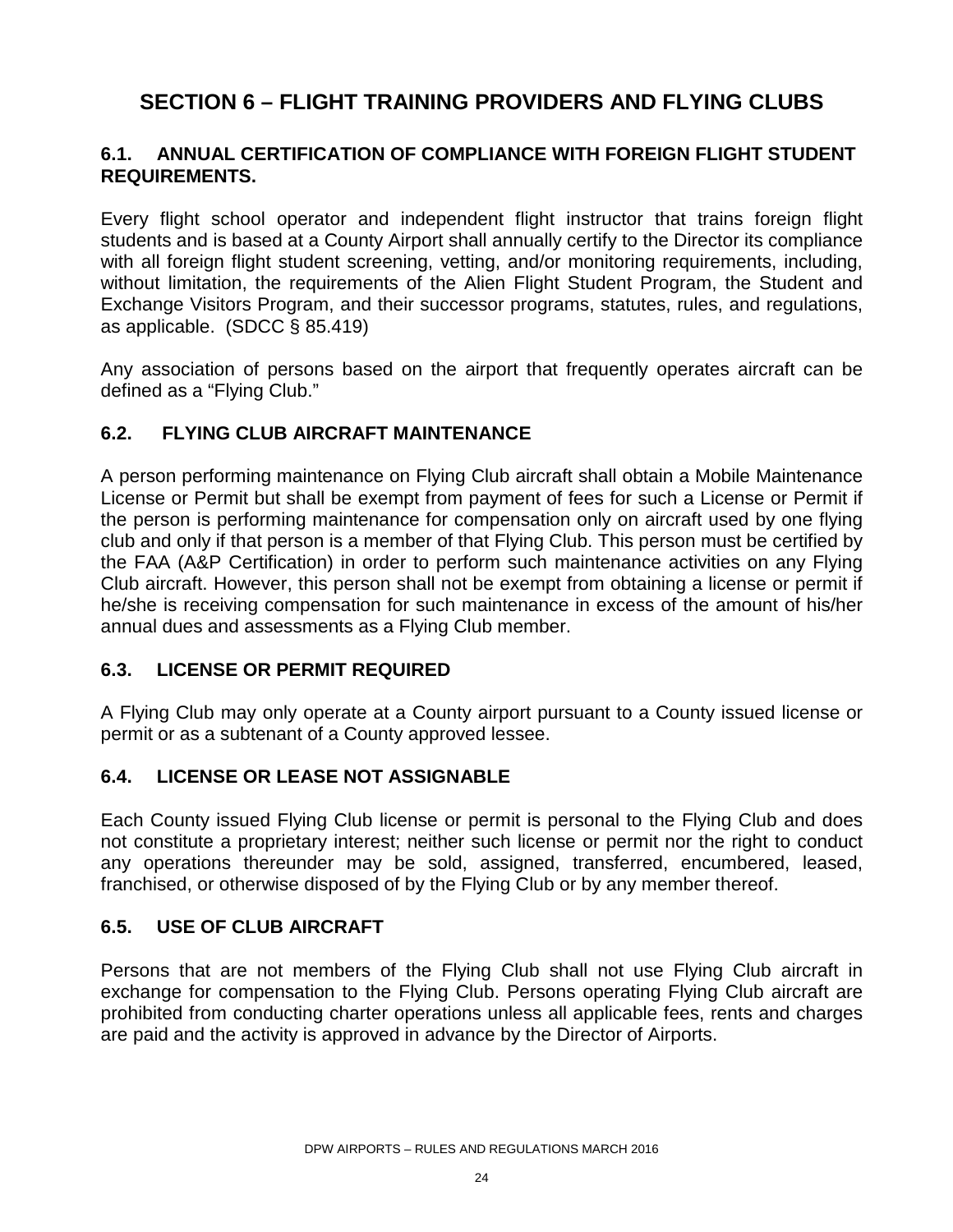### **SECTION 7 – FUEL SERVICING**

All fuel-servicing activities on County airports must have a Fuel Concession License, Lease or Sub-lease Agreement or Refueling License before any fuel is delivered or dispensed on airport premises. Non-compliance with any of the following rules and regulations may be cause for termination of a lease, sub-lease or license under which such fueling services occur.

Fuel servicing operations at County airports are separated into three categories, Bulk Fuel Vendors, Tenant Refueling Agents, and Self-Fueling Operators.

#### **7.1. BULK FUEL VENDORS – FUEL CONCESSION LICENSE**

Bulk fuel vendors who transport and deliver fuel to Tenant Refueling Agents and self-fueling operators on the airport. Bulk fuel operations shall have a Fuel Concession License.

#### **7.2. TENANT FUELING AGENT – LEASE OR SUB-LEASE**

7.2.1 Tenant Fueling Agents are those, other than the airport sponsor, who sell fuel on the airport and must have a lease or a sub-lease with a fuel storage facility. The fuel storage facility requirement does not apply to the airports at Agua Caliente, Jacumba, or Ocotillo Wells.

7.2.2 Tenant Fueling Agents providing commercial refueling services as of July 1, 2015, shall have ten (10) years to come into compliance with the fuel storage facility requirement.

7.2.3 The authority to operate as a Tenant Fueling Agent is established through the agent's lease or sub-lease agreement.

#### **7.3. SELF SERVICE**

7.3.1. Aircraft owners, including fractional ownership, are permitted to fuel, wash, repair, and otherwise take care of their own aircraft with their own personnel, equipment, and supplies.

7.3.2. Self-service activities must be performed by the owner or employees of the aircraft owner. Self-service activities cannot be contracted out to a third party.

#### **7.4. SELF-FUELING WITH A FUEL TRUCK – LEASE, SUB-LEASE OR LICENSE**

7.4.1. Persons wishing to conduct self-fueling operations with a truck shall have a lease, sub-lease, or a license. For sub-leases and licenses, agreement is required from the leaseholders to have fuel trucks on their leasehold.

7.4.2. Self-fueling fuel trucks shall not be parked or stored on un-leased areas of the airport.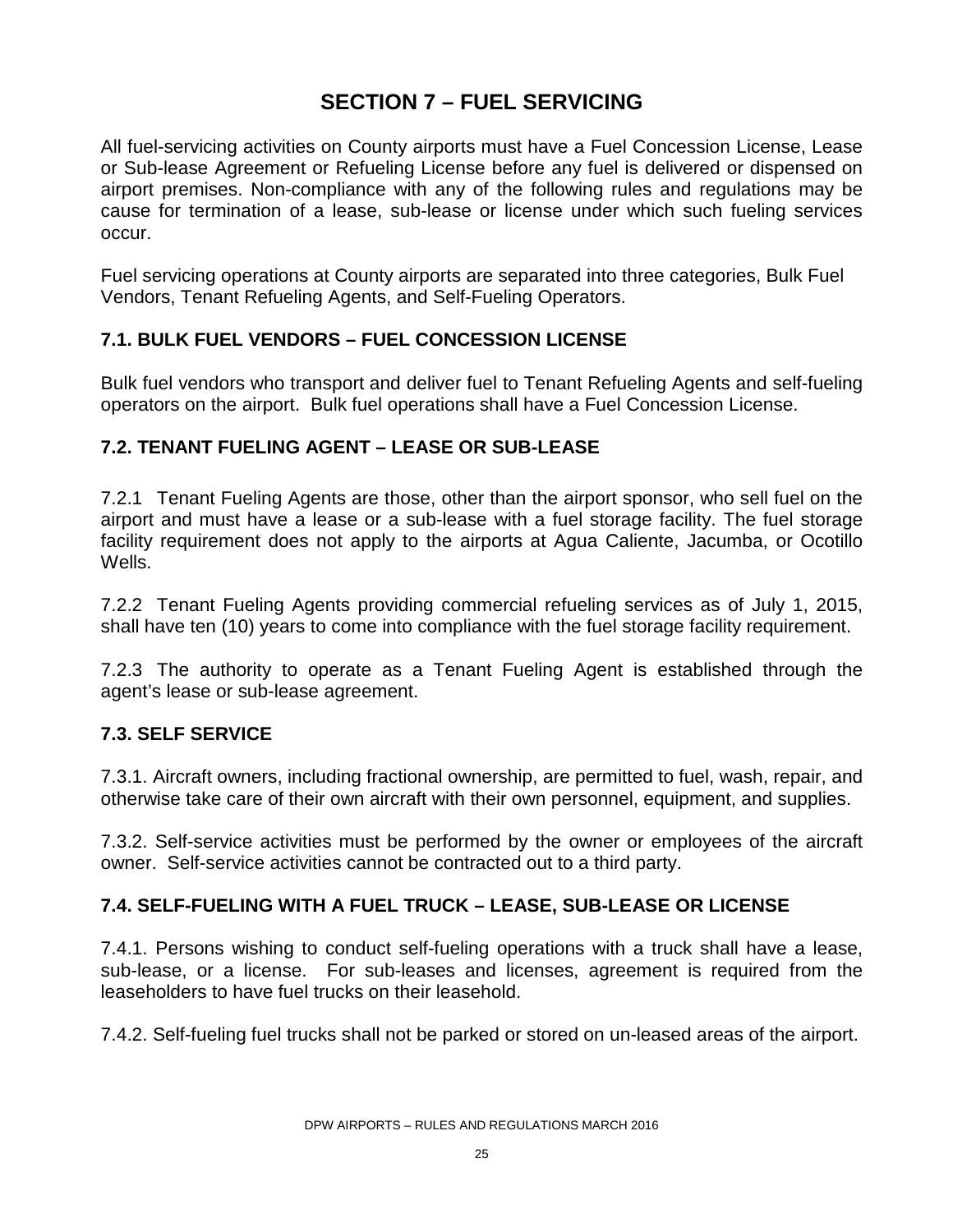7.4.3. Self-fueling equipment and vehicles shall be parked, operated and maintained to the same standard as Tenant Fueling Agent equipment and vehicles.

7.4.4. Self-fueling fuel shall be subject to the Fuel Flowage Fee, as set forth in the Schedule of Rates and Charges. Such fees shall only apply to fuel dispensed into aircraft on a County Airport.

7.4.5. When needed, aircraft ownership will be determined by the FAA on-line Aircraft Registry at:

[http://www.faa.gov/licenses\\_certificates/aircraft\\_certification/aircraft\\_registry/releasable\\_airc](http://www.faa.gov/licenses_certificates/aircraft_certification/aircraft_registry/releasable_aircraft_download/) [raft\\_download/](http://www.faa.gov/licenses_certificates/aircraft_certification/aircraft_registry/releasable_aircraft_download/)

#### **7.5. FUEL OPERATIONS AND SAFETY**

All transportation, storage and other handling of aircraft and vehicle fuel shall comply with the Uniform Fire Code, as amended, the National Fire Protection Association's (NFPA) codes and standards, as amended, FAA Advisory Circular 150/5230-4A, as amended, all requirements of these regulations, and all other applicable Laws.

#### **7.6. UNAUTHORIZED STORAGE AND POSSESSION OF FUEL**

Except as expressly permitted by these regulations, no person shall possess or dispense fuel at the airport.

#### **7.7. AIRCRAFT FUELING LOCATIONS**

All aircraft fueling/defueling shall be performed outdoors. Aircraft being fueled or defueled shall be positioned so that aircraft fuel vents or fuel tank openings are not closer than 25 feet to any terminal building, hangar or building. No refueling or de-fueling is to take place when either the fuel truck or aircraft is inside a hangar or building.

#### **7.8. STORAGE OF AIRCRAFT FUEL TRUCKS, TRAILERS AND OTHER AIRCRAFT REFUELING DEVICES**

- (a) A minimum of 50 feet from any parked aircraft and building other than maintenance facilities and garages for fuel servicing tank vehicles.
- (b) A minimum of 10 feet of clear space between parked vehicles for accessibility for fire control purposes.
- (c) All aircraft fuel trucks, aircraft and other vehicle or containers used to store fuel shall be maintained in a condition so as to prevent fuel from spilling or leaking. Dikes, berms or other spill prevention and containment techniques shall be used to prevent fuel from vehicles, equipment or storage containers from entering the stormwater conveyance system.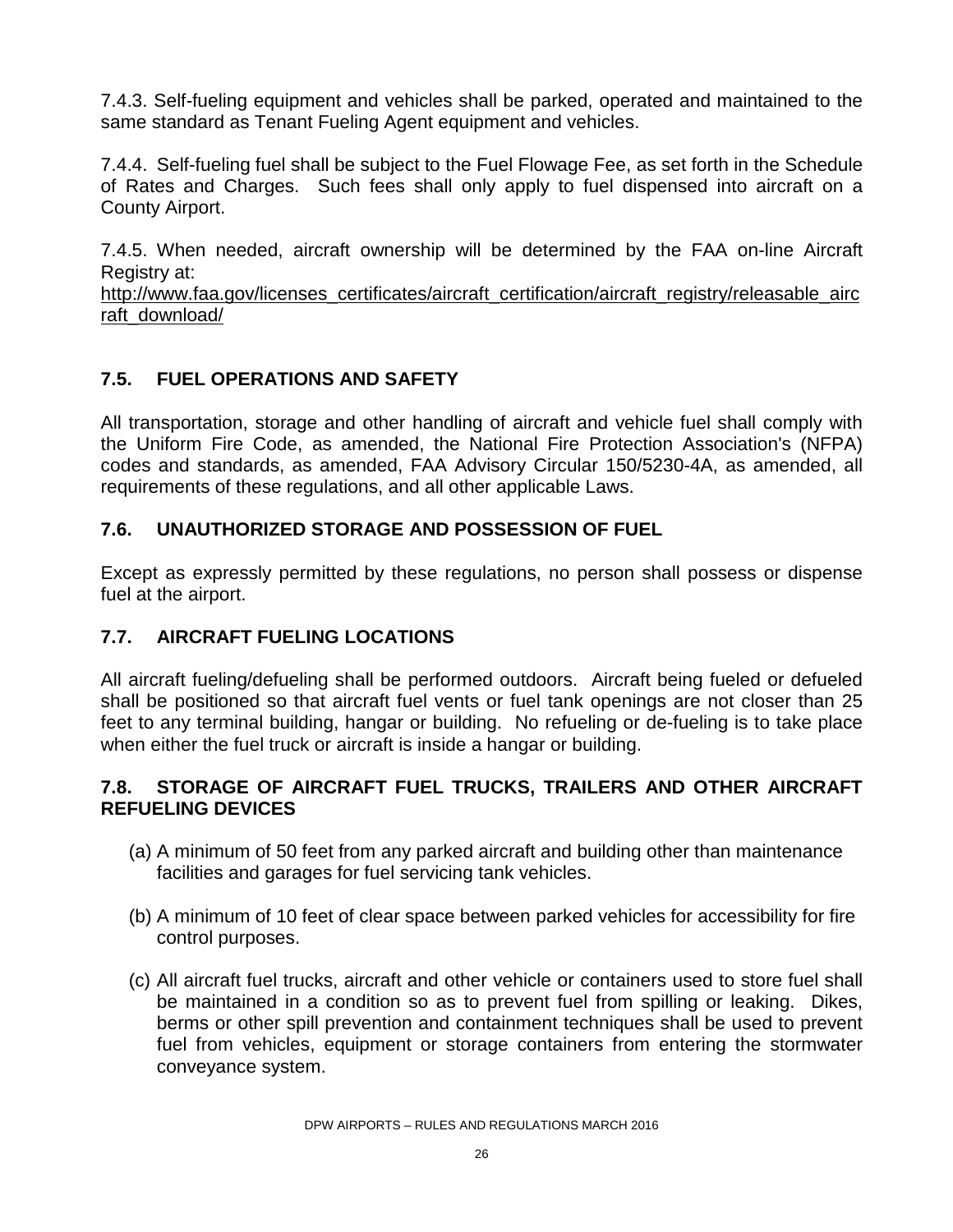(d) No aircraft refueling vehicle, aircraft fuel container, or other aircraft refueling device, empty or otherwise, shall be brought into, kept or stored within any building at the airport unless the building is used exclusively for that purpose. This section does not apply to vehicle fuel cans with a capacity of not more than five (5) gallons that have self-closing lids or to aviation fuel contained within the gas tank of an aircraft. A Fire Department operational permit is required when the amount exceeds five (5) gallons.

#### **7.9. MOVEABLE FUEL STORAGE TANKS**

Unless otherwise approved by the Director of Airports moveable fuel storage tanks are prohibited at the airport except for:

- (a) Fuel trucks constructed, operated and maintained in all respects as required by applicable Law.
- (b) Permanent fuel tanks in an operable aircraft.
- (c) Tanks not exceeding one five (5) gallon capacity used solely for sampling and testing fuel, engines and fuel handling apparatus.
- (d) Tanks lawfully transporting fuel for immediate dispensing into a fuel storage tank permitted by the County. Such vehicles shall remain under escort by a representative of the company receiving the fuel.

#### **7.10. MAINTENANCE OF FUEL SERVICING VEHICLES**

Maintenance and servicing of aircraft fuel vehicles shall be performed outdoors or in a building approved by the Director of Airports in writing for that purpose.

#### **7.11. PROPER STATIC BONDING**

Prior to making any fueling connection to the aircraft, the fueling equipment shall be bonded to the aircraft by use of a cable. During refueling operations, aircraft and vehicle grounding procedures shall be exercised at all times.

#### **7.12. ENVIRONMENTAL SPILLS NOTIFICATION AND REMVOAL**

Persons shall not fuel an aircraft in a manner that overfills the tank(s) or causes the tank(s) to leak fuel through its vent, and/or dump fuel.

(a) If there is a spill of gasoline, oil, grease, or any material, the operator and owner of the equipment causing the spill shall immediately remove the spill and report it to the Director of Airports. Spills occurring on leased or licensed airport property shall be deemed to be the responsibility of the licensee requesting fuel service or lessee whether or not the lessee requested fuel services to completely clean-up to the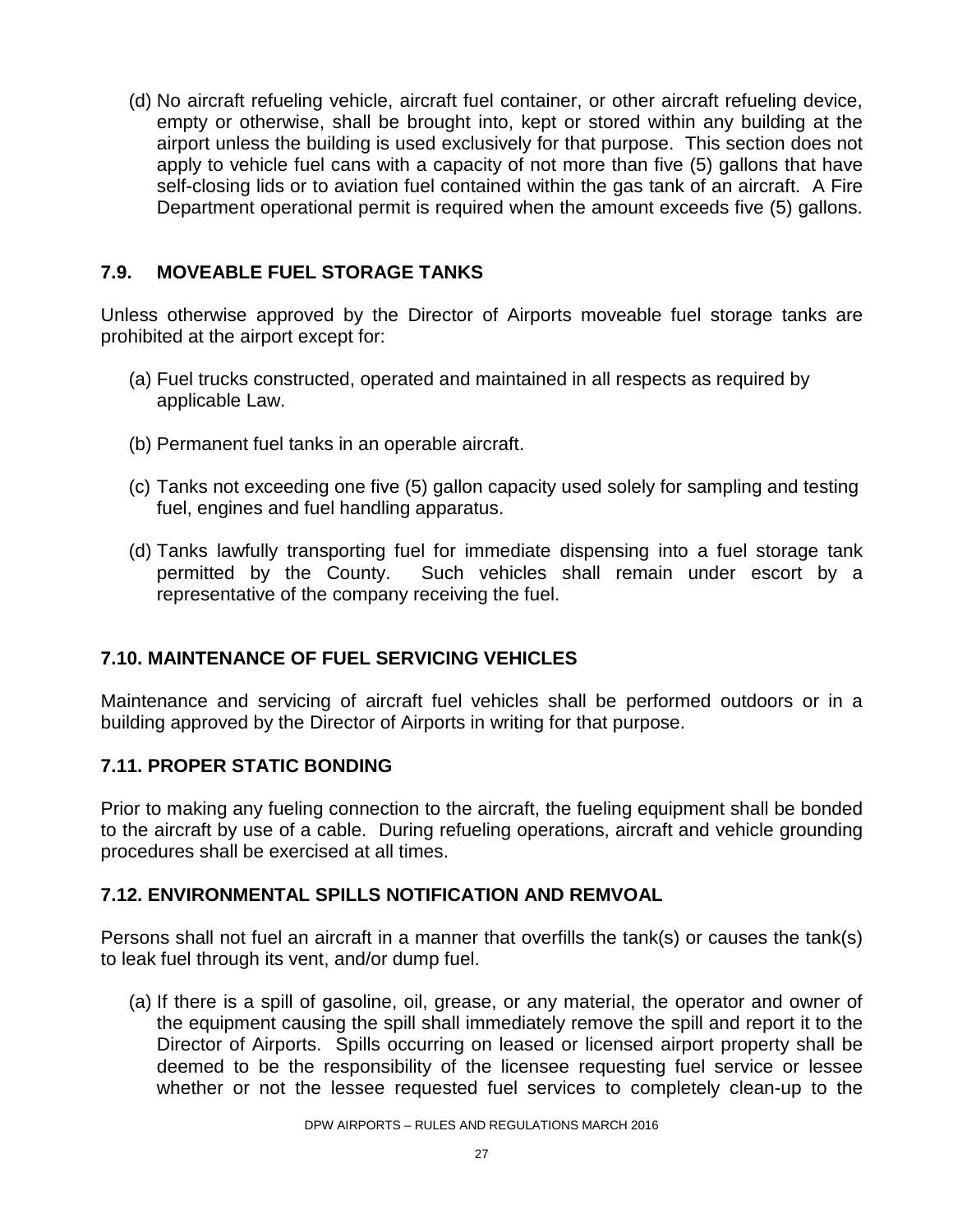| satisfaction |  | the : | <b>Director</b> |  | Airports. |
|--------------|--|-------|-----------------|--|-----------|
|--------------|--|-------|-----------------|--|-----------|

- (b) In the event of a fuel spill longer than ten (10) feet in any direction or fifty (50) or more square feet total, the operator of the equipment causing the spill shall immediately call the Fire Department at 911. Subsequently, a call shall be made to the County's 24-hour notification line at (858) 565-5255 to notify the Director of Airports. For fuel spills or hazardous materials clean up at McClellan-Palomar Airport contact Operations personnel and/or the Aircraft Rescue and Fire Fighting (ARFF) Unit at (760) 497-4938 or (760) 497-4937.
- (c) In the event of any spillage, and the failure of the operator, owner, lessee or licensee to restore the area to its original safe and environmentally sounds status, the County may clean-up any material unlawfully spilled, placed or otherwise deposited at the airport and may charge the responsible person(s) for the cost of the clean-up, any required environmental remediation, and any expenses incurred by, or fines or damages imposed on, the County as a result thereof.

#### **7.13. LUBRICATING OILS**

A total of twenty-five (25) gallons of lubricating oils which are necessary for minor aircraft maintenance may be stored in hangars or other suitable storage devices provided they are stored in their original container and have original manufacturer's labeling. A Fire Department operational permit is required when the amount exceeds twenty-five (25) gallons.

#### **7.14. FIRE EXTINGUISHERS REQUIRED**

All service facilities and equipment must be properly equipped with adequate fire extinguishers and trained personnel to operate such emergency response equipment.

- (a) Each aircraft fuel servicing tank vehicle shall have two listed fire extinguishers, each having a rating of at least 20-B/C, with one extinguisher mounted on each side of the vehicle.
- (b) Extinguishers shall be kept clean and ready for use. Extinguishers located in an enclosed compartment shall be readily accessible, and their location shall be marked clearly in letters at least 50 mm (two inches) high.
- (c) All extinguishers shall be inspected and certified as required by applicable Law.

#### **7.15. FUELING WHEN PASSENGERS ARE ON BAORD**

During fuel handling and transfer in connection with any aircraft, no passenger shall be permitted to remain in such aircraft unless at least one qualified person trained in emergency evacuation procedures in the aircraft at or near the door at which there is a passenger loading walkway, integral stairs that lead downward, or a passenger loading stair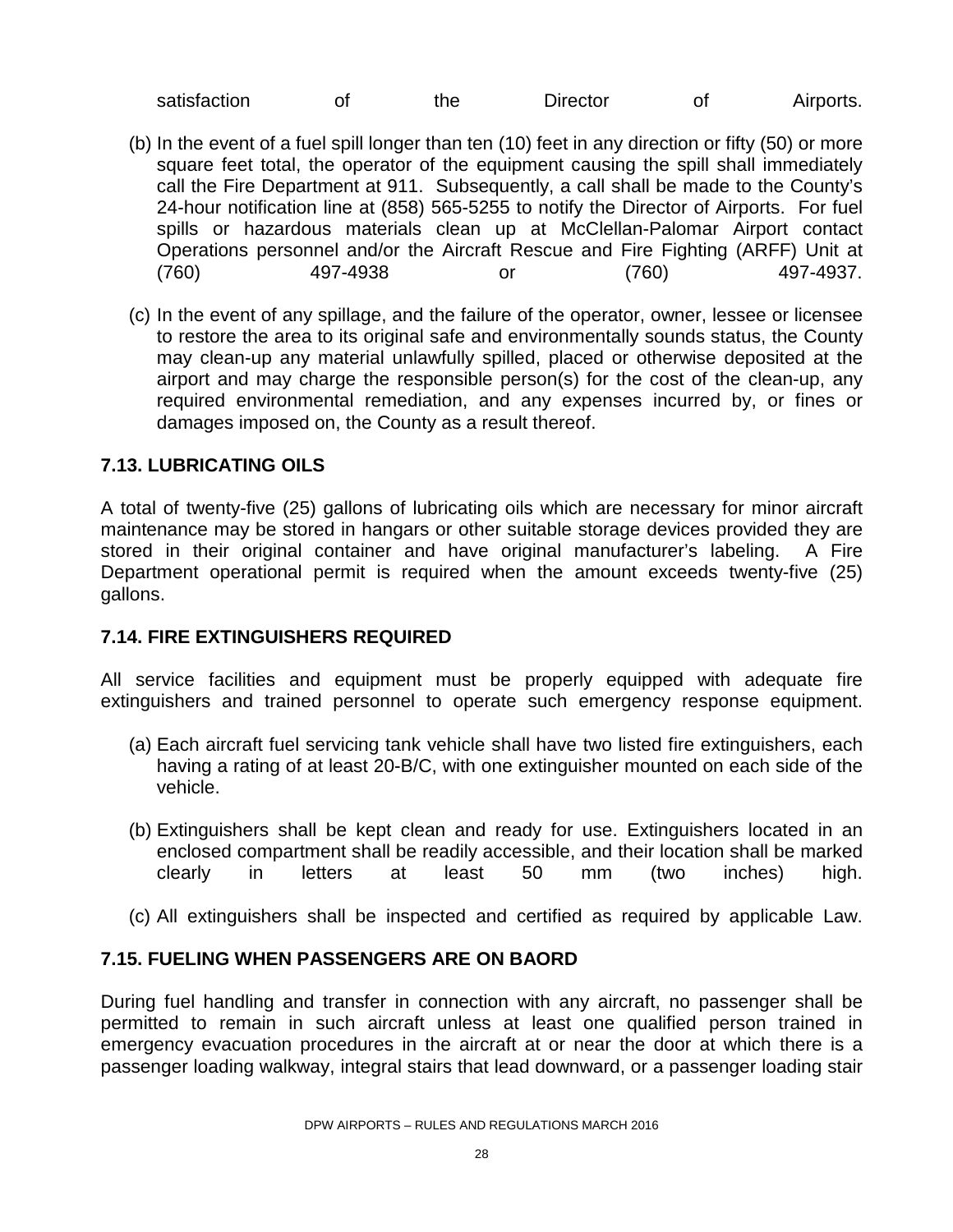or stand. A clear area for emergency evacuation of the aircraft shall be maintained at not less than one additional exit.

#### **7.16. NO SMOKING NEAR FUEL**

No smoking shall be permitted within 50 feet of any fuel storage facility, fuel truck or any fuel storage facility or container at any time.

#### **7.17. OPEN FLAMES**

Open flames on any aircraft fuel servicing aprons within 50ft of any aircraft fuel servicing operation or fueling equipment shall be prohibited. The category of open flames and lighted open-flame devices shall include, but shall not be limited to, the following:

- (a) Lighted cigarettes, cigars, pipes,
- (b) Exposed flames heaters; liquid, solid or gaseous devices, including portable and wheeled gasoline or kerosene heaters,
- (c) Heat-producing, welding or cutting devices and blow-torches,
- (d) Flare pots or other open-flame lights.

#### **7.18. TRUCK-TO-TRUCK TRANSFER**

Transferring fuel by pumping from one tank vehicle to another tank vehicle is prohibited within 200 feet of an aircraft or building.

#### **7.19. LIGHTNING PRECAUTIONS**

Fuel servicing shall be suspended where lightning flashes are within the immediate vicinity of the airport. For the purpose of this section 'immediate vicinity of the airport' shall be considered to be five nautical miles.

#### **7.20. FUELING PROHIBITED WHILE ENGINE RUNNING**

No aircraft shall be fueled or drained of fuel while the engine is running or while such aircraft is in a hangar or enclosed space. Emergency aircraft capable of "hot refueling" are exempt, but must provide the Director of Airports with proof of appropriate training satisfactory to the Director of Airports. Media aircraft are not considered emergency services.

#### **7.21. STARTING ENGINES**

No person shall start the engines of any aircraft where there is any type of fuel exposed on the ground under the aircraft.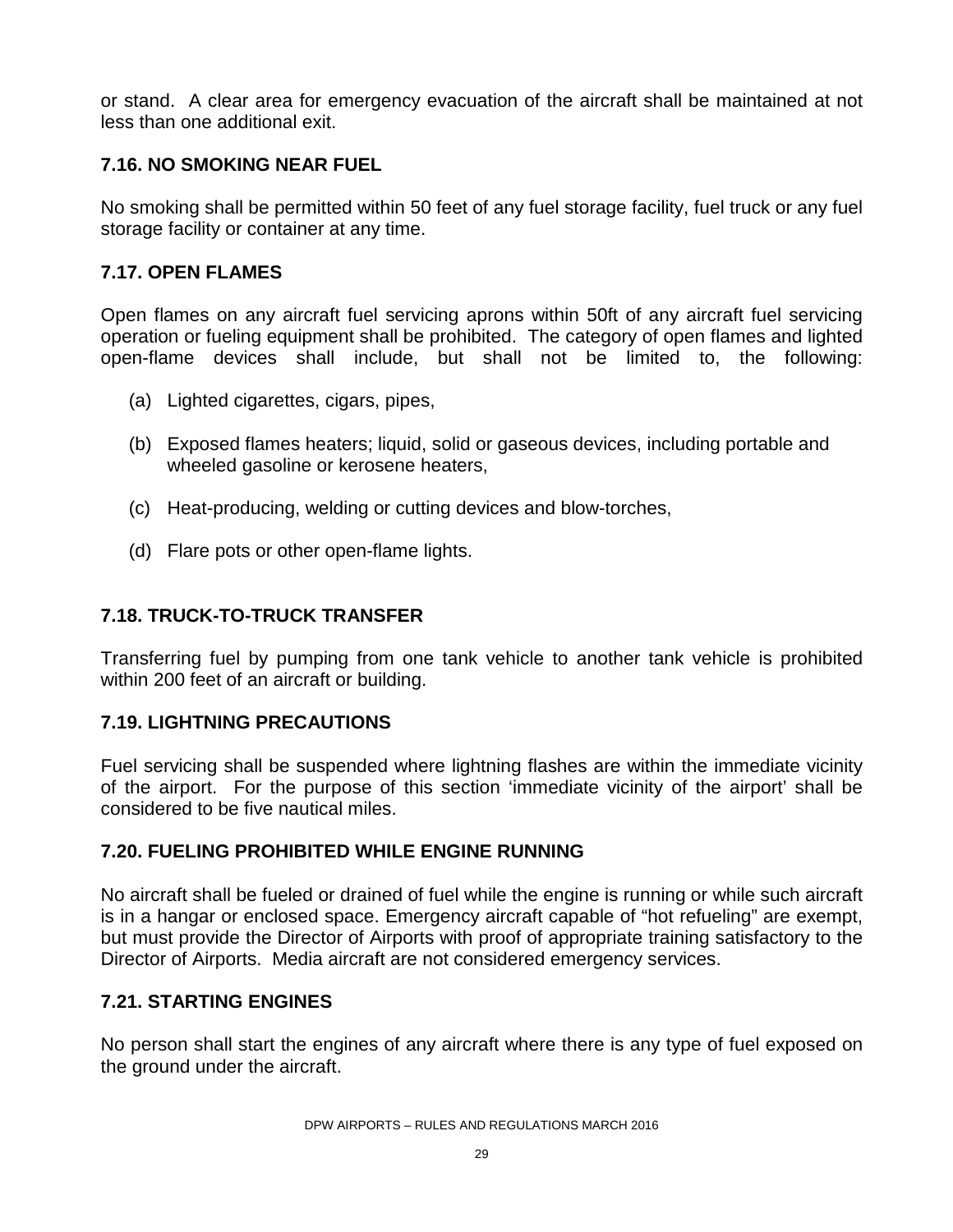#### **7.22. FUELING OF NON-AVIATION VEHICLES**

Fueling of boats, motor homes, ATVs or other recreational vehicles is prohibited on the airport.

#### **7.23. FUEL REQUIREMENTS OF FAA PART 139**

Aviation and aircraft refueling operations at McClellan-Palomar Airport shall be conducted in compliance with the latest amended version of FAA Part 139 or such supplemental or replacement regulations as may be adopted from time to time by the FAA.

#### **7.24. BLOCKING OF CONTROL DEVICES PROHIBITED**

No emergency control, dead man handle, or similar safety device shall be blocked open or bypassed in such a manner as to circumvent the designed safety purpose of such device.

#### **7.25. FUEL TRUCK DECOMMISSIONING**

If a fuel vehicle is to be considered out of service, it shall first be properly de-fueled and cleaned out and professionally certified as being de-commissioned. Placards clearly indicating that the vehicle is out of commission are to be placed on each side of the vehicle. Simply emptying the fuel storage tank on the vehicle does not render it de-commissioned.

#### **7.26. FUELING OPERATIONS – OPERATION OF ELECTRICAL APPARATUS PROHIBITED**

No person shall operate any radio transmitter or receiver, or switch electrical appliances on or off, in an aircraft during fueling or draining of fuel.

#### **7.27. FUELING OPERATIONS – REQUIRED EQUIPMENT**

All fuel service facilities and equipment shall be in compliance with FAA/AC 150-5230 "Aircraft Fuel Storage, Handling and Dispensing at Airports," and FAA/AC 150/5320 "Management of Aircraft Industrial Waste." All fuel service facilities shall have a business plan posted noting emergency response employees and personnel associated with an emergency response plan for their fueling operations and have a copy of such emergency response plan on file with the County. All service facilities and equipment must be properly equipped with adequate fire extinguishers and trained personnel to operate such emergency response equipment. In addition, a spill kit must be on site and readily available during all fueling operations. All service facilities and equipment must have proper SWPPP/BMPs available and in use and trained personnel to use such methods and supplies until emergency response teams arrive on premises.

#### **7.28. FUELING OPERATIONS – STATIC SPARK MATERIAL PROHIBITED**

No person shall use any material that is likely to cause a static discharge during fueling or draining of fuel from aircraft. All aircraft must be appropriately grounded prior to fueling.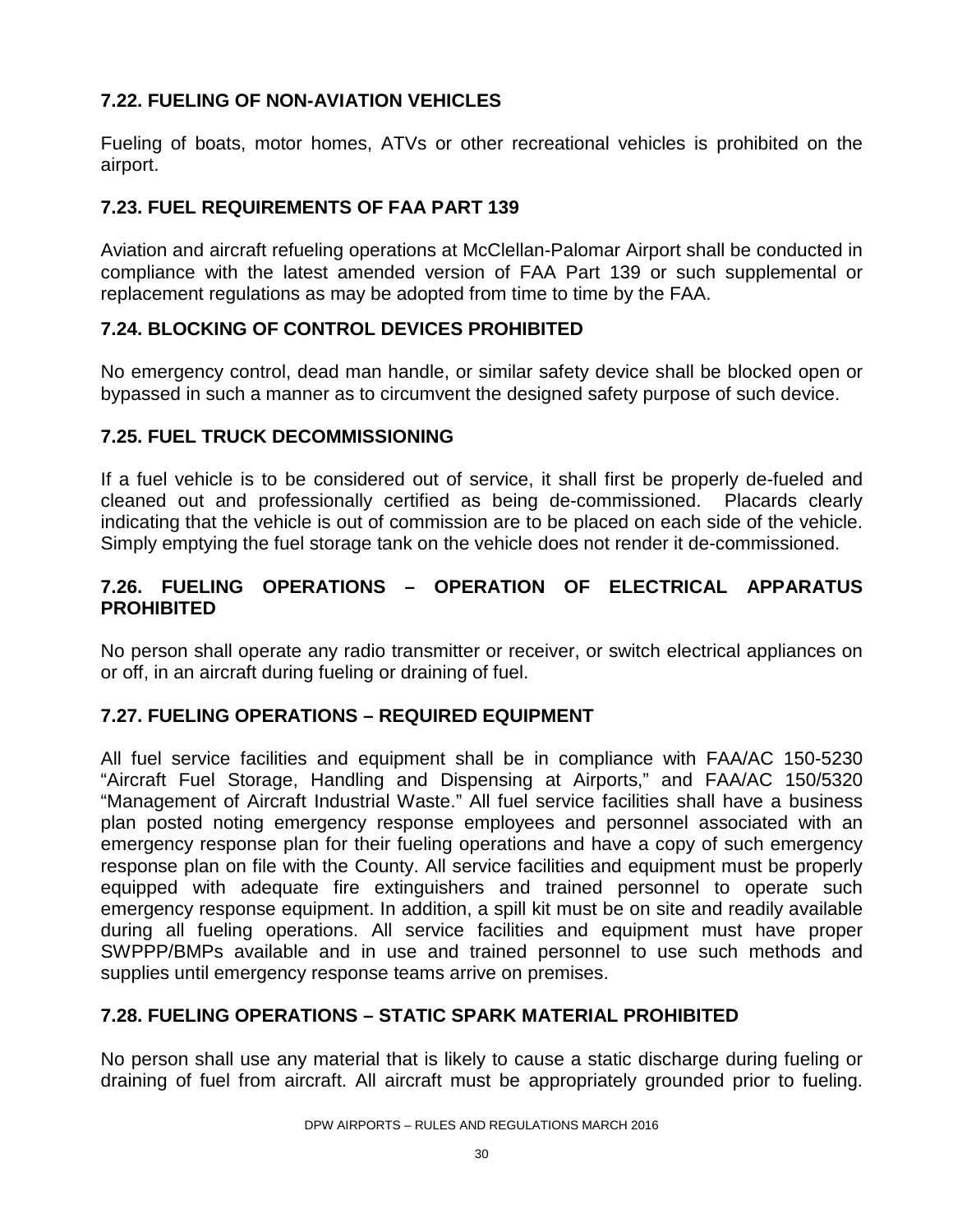There will be no fueling allowed during an electrical or thunderstorm.

#### **7.29. FUELING EQUIPMENT**

Fueling hoses and draining equipment shall be maintained in safe, sound and non-leaking conditions and must have SWPPP/BMPs materials and procedures in place near all equipment used in fueling operations.

#### **7.30. GROUNDING REQUIREMENTS DURING FUELING OPERATIONS**

- a) All hoses, funnels and accessories used in fueling and draining operations shall be equipped with a grounding device to prevent ignition of volatile liquids.
- b) During fueling, the aircraft and the fuel dispensing apparatus shall both be grounded to a point or points of zero electrical potential.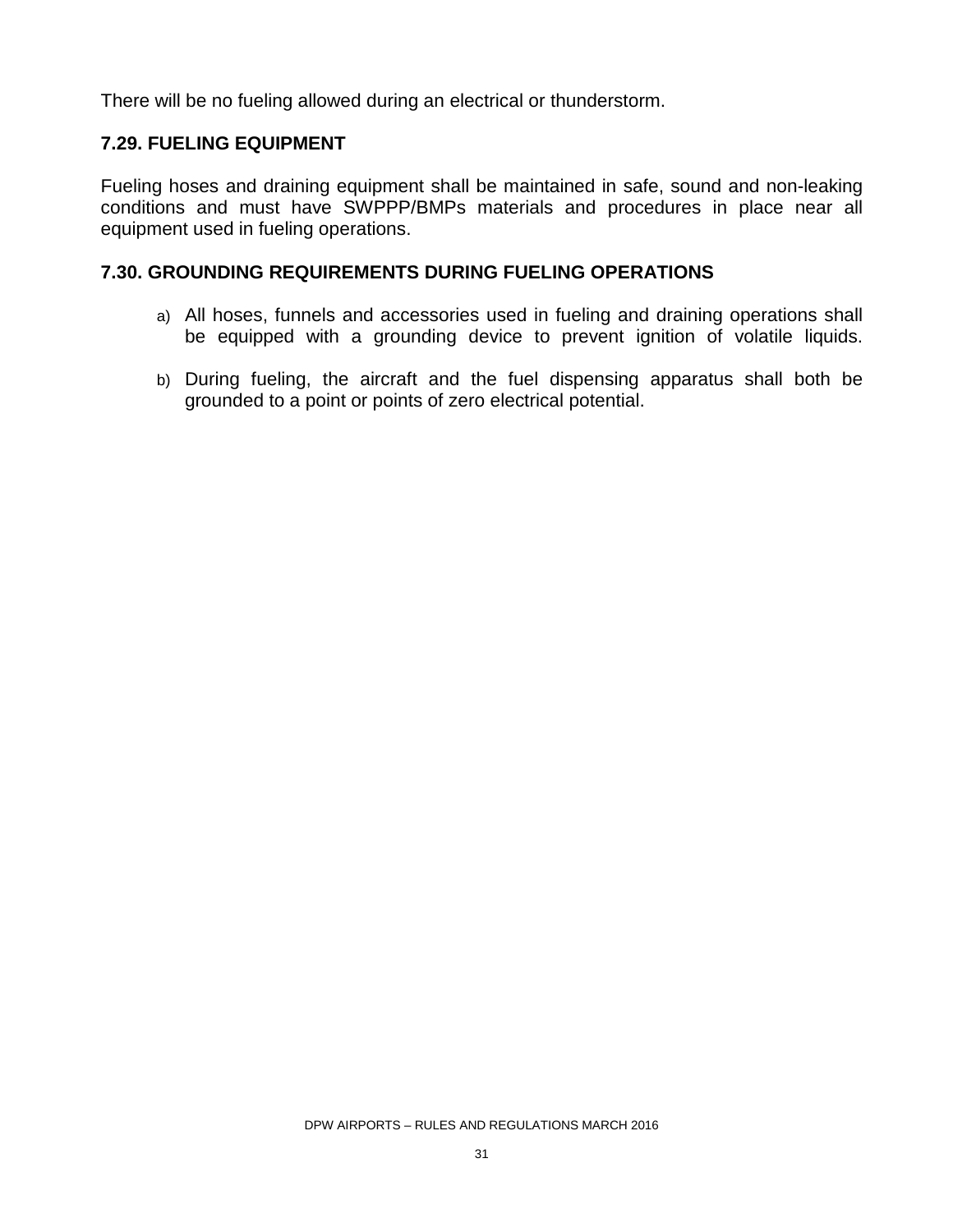# **OTHER REGULATIONS**

### **CHAPTER 10 – OTHER REGULATIONS**

#### **10.1. PRESENT HOURS OF OPERATION**

Hours of operation effective as of March 13, 1979, shall remain in effect unless changed by the Board of Supervisors. Those hours are 8am – 5pm, Monday through Friday. (SDCC § 85.438)

#### **10.2. OTHER REGULATIONS**

In addition to the provisions of this chapter, all activities on County airports subject to a County issued license, lease, permit or other agreement shall comply with the Minimum Standards and Policies and Procedures applicable to County airport activities, as well as all applicable Laws.

#### **10.3. PLANT QUARANTINE INSPECTION**

Federal and California plant quarantine laws, as may be currently in effect, shall be enforced. Any person bringing plants, fruits, vegetables, nuts, seeds, cotton balls, raw cotton, cottonseed, or unprocessed plant products from any state or territory, including Hawaii, or from any foreign country, shall report to the airport manager who will arrange for inspection by the proper plant quarantine officials. All aircraft carrying such plants or plant products, including aircraft having come directly from Hawaii, which are not certified as inspected and released by the United States Department of Agriculture, shall remain unloaded of such plants and plant products until inspected or otherwise cleared by the proper authorities. (SDCC § 85.434)

#### **10.4. CONSTRUCTION**

This chapter shall be construed so as to promote the objectives thereof and to protect and further the public health, safety, and welfare. (SDCC § 85.403)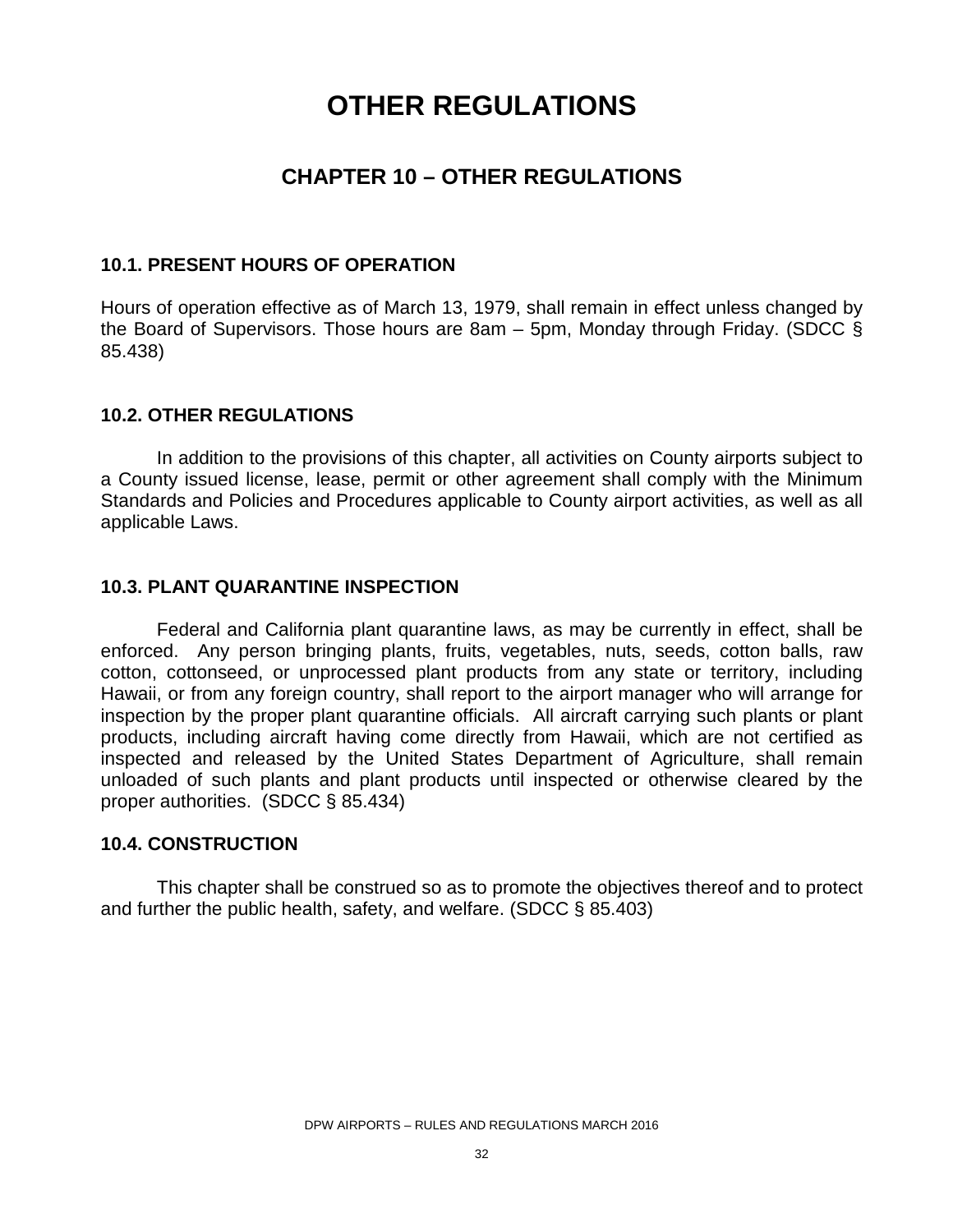# **DEFINITIONS AND ABBREVIATIONS**

#### **A&P –** Airframe and Powerplant

**Abandoned** – any piece of equipment or vehicle that is non-airworthy, or has no current registration, or has no current airworthiness certificate, or has a flat tire and is incapable of being driven or flown.

**Advisory Circulars (AC)** – Federal Aviation Administration Advisory Circulars ACs for the aviation industry.

**Aircraft** – any and all conveyances, now or hereafter used for flight in airspace.

**Aircraft Maintenance** – Mechanical maintenance, inspection, rebuilding, alteration, or performance of preventative maintenance on an aircraft, air frame, aircraft engine, propeller, appliance, or component part by a person currently certified to perform such activity, by the Federal Aviation Administration (FAA), as provided in Title 14, Code of Federal Regulations, Parts 43 and 65. "Aircraft maintenance" does not include aircraft wash and wax operations.

**Airport** – An area of land which is used, or intended to be used, for aircraft takeoff and landing. It includes any appurtenant areas used, or intended to be used, for airport buildings or other airport facilities or rights-of-way, together with all airport buildings and facilities located thereon. It also includes any heliport.

**Airport Manager** – the County Airports Director, the manager of any of the County airports, or their duly authorized representatives. (SDCC § 85.402)

**AOA** – Air Operations Area **–** the area that is inside the Airport boundary in which aircraft movements take place as defined by the Federal Aviation Administration-Advisory Circular AC150/5300.

**ATCT** – Air Traffic Control Tower – the FAA or non-federal owned/staffed ATCT facility located on Airport premises.

**BMP –** Best Management Practice.

**Board of Supervisors (Board)** – the County of San Diego elected officials as defined by the term "Board of Supervisors".

**Bulk Fuel Vendors** – Businesses that transport and deliver fuel and lubricant supplies to businesses on the airport. Bulk fuel vendors do not dispense fuel or lubricants into aircraft at County Airports. Bulk fuel vendors are required to have a Fuel Concession License.

**City** – the City to which that airport is annexed.

**Codes** – the codes/rules as referenced below: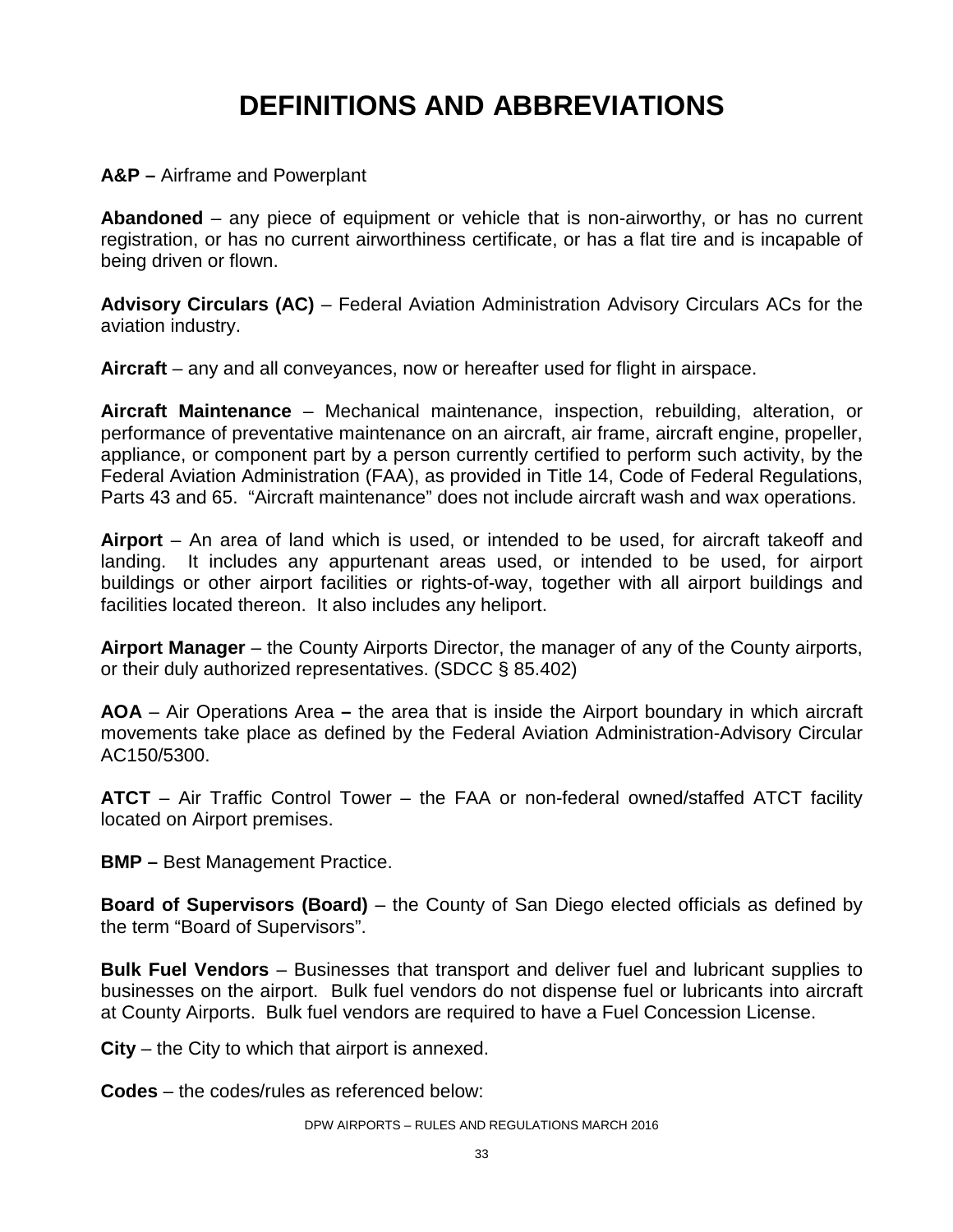- NFPA 407 Standard for Aircraft Fueling Servicing
- Aeronautics Law State Aeronautics Act Public Utilities Code
- California Fire Code Part IV Special Occupancy Uses Article 24 Airports, Heliports, and Helistops
- United States Environmental Protection Agency Codes and Regulations
- California Vehicle Code Section  $-211113$ , 22511.8, 22651, and 22652
- San Diego County Administrative Code
- San Diego County Board of Supervisors' Policies
- San Diego County Code of Regulatory Ordinances Title 7, Division 3, Sec 73.101 73.107
- San Diego County Code Chapter 4 Titled Airport Rules and Regulations Sections 85.401 - 85.461
- San Diego County Health and Safety Codes
- County of San Diego Air Pollution Control District Regulations
- Federal Aviation Administration FAA Advisory Circulars, Orders, Rules
- Federal Airport and Airway Act of 1970
- Federal Airport Noise and Capacity Act of 1990
- Federal Aviation Safety and Noise Abatement Act of 1979
- Federal Clean Water Act
- Federal Americans with Disabilities Act
- State of California Health and Safety Code
- State of California Penal Code
- State of California Vehicle Code
- State of California Code of Regulations Title 21, Sections 3525 through 3560
- State of California Public Utilities Code Sections 21001 et seq. relating to the Aeronautics Act
- Transportation Security Administration (TSA) Regulations
- San Diego County Airports:
- County Airports Storm Water Pollution Prevention Plan (SWPPP)
- County Airports Storm Water Best Management Practices (BMPs)
- County Airports Development Standards
- County Airports Performance Standards
- County Airports Minimum Standards
- County Airports Rules and Regulations
- Schedule of Rates and Charges and Use Control Policy for San Diego County **Airports**

**County** – County of San Diego.

**County Airport** –an airport operated by the County of San Diego with specific identification names as defined under their individual State of California Airport Permits as follows:

- Agua Caliente Springs Airstrip (L54) the County Airport, in an unincorporated area of the County of San Diego, in the State of California.
- Borrego Valley Airport (L08) the County Airport, in an unincorporated area of the County of San Diego, in the State of California.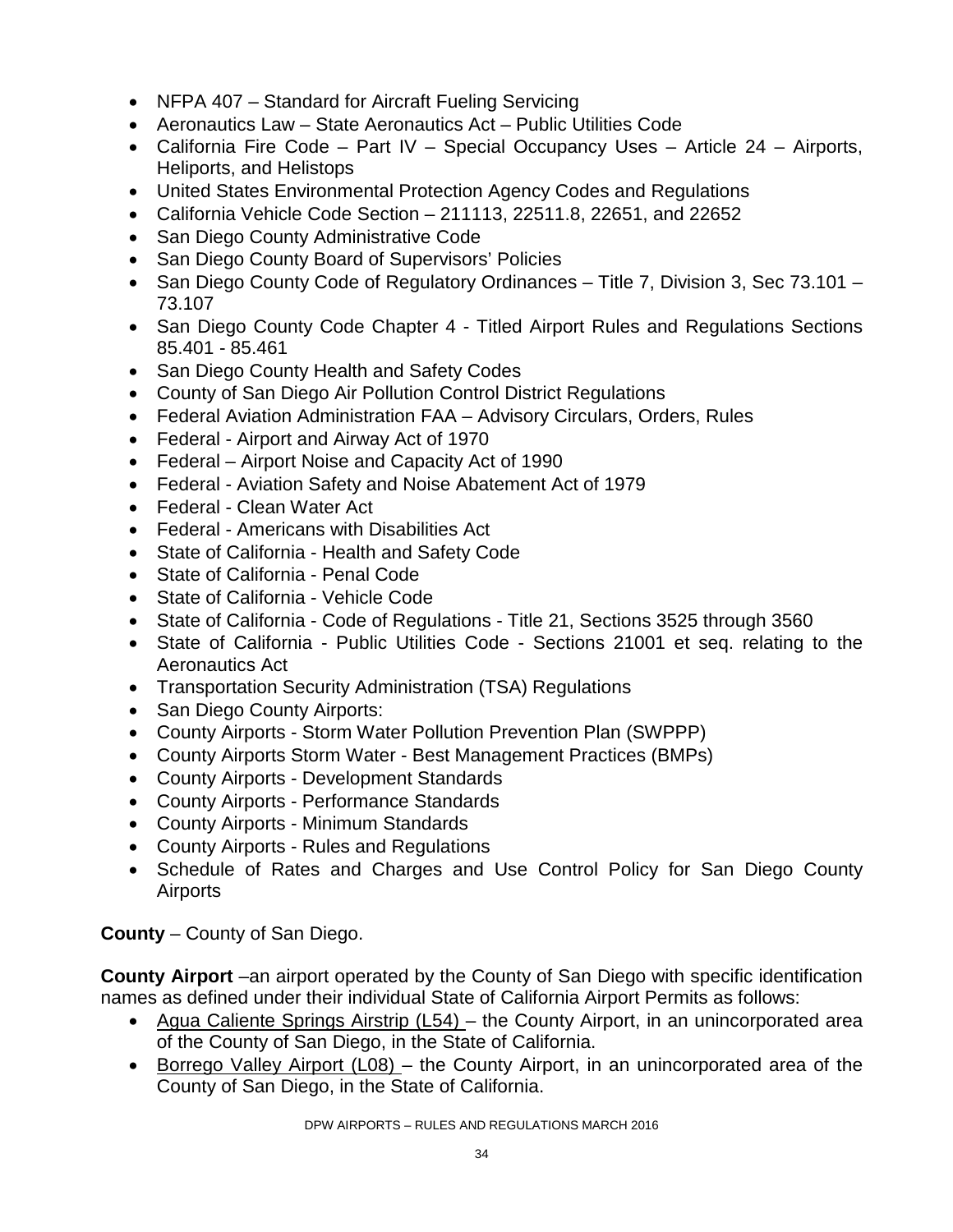- Fallbrook Community Airpark (L18) the County Airport, in an unincorporated area of the County of San Diego, in the State of California.
- Gillespie Field (SEE) the County Airport, annexed in the City of El Cajon, in the State of California.
- Jacumba Airport (L78) the County Airport, in an unincorporated area of the County of San Diego, in the State of California.
- McClellan-Palomar Airport (CRQ) the County Airport, annexed in the City of Carlsbad, in the State of California.
- Ocotillo Airport (L90) the County Airport, in an unincorporated area of the County of San Diego, in the State of California.
- Ramona Airport (RNM) the County Airport, in an unincorporated area of the County of San Diego, in the State of California.

**Commercial Refueling Operators –** Commercial refueling operators are those who sell fuel on the airport. These operations must be either a leaseholder or sub-lessee with a fuel storage facility.

**CTAF** – Common Traffic Advisory Frequency – A frequency designed for the purpose of carrying out airport advisory practices while operating to or from an airport without an operating control tower.

**Derelict Aircraft** – Is defined as an aircraft that is not in active restoration, construction, or maintenance or does not have a current Registration and Airworthiness Certificate.

**Director of Airports** – Means the Land Use and Environment Group (LUEG) Program Manager for County Airports as hired by the Department of Public Works.

**Driver Training Program** – An awareness and airport procedures training course given by ATCT personnel or County staff or its designee teaching Search, Call, Acknowledge and Notice Procedures (SCAN).

**FAA** – Federal Aviation Administration.

**FAR –** Federal Aviation Regulation.

**Fixed Base Operator** – A commercial aviation business that provides more than one aeronautical service.

**Flying Club** – Any combination of persons who form a legal entity to provide members the privilege of piloting aircraft based on the airport.

**Flight Training Provider –** Any person or business providing flight instruction for compensation at a County Airport.

**Fuel Concession License** – License for Bulk Fuel Vendors to enable them to supply airport businesses with bulk fuel from off airport.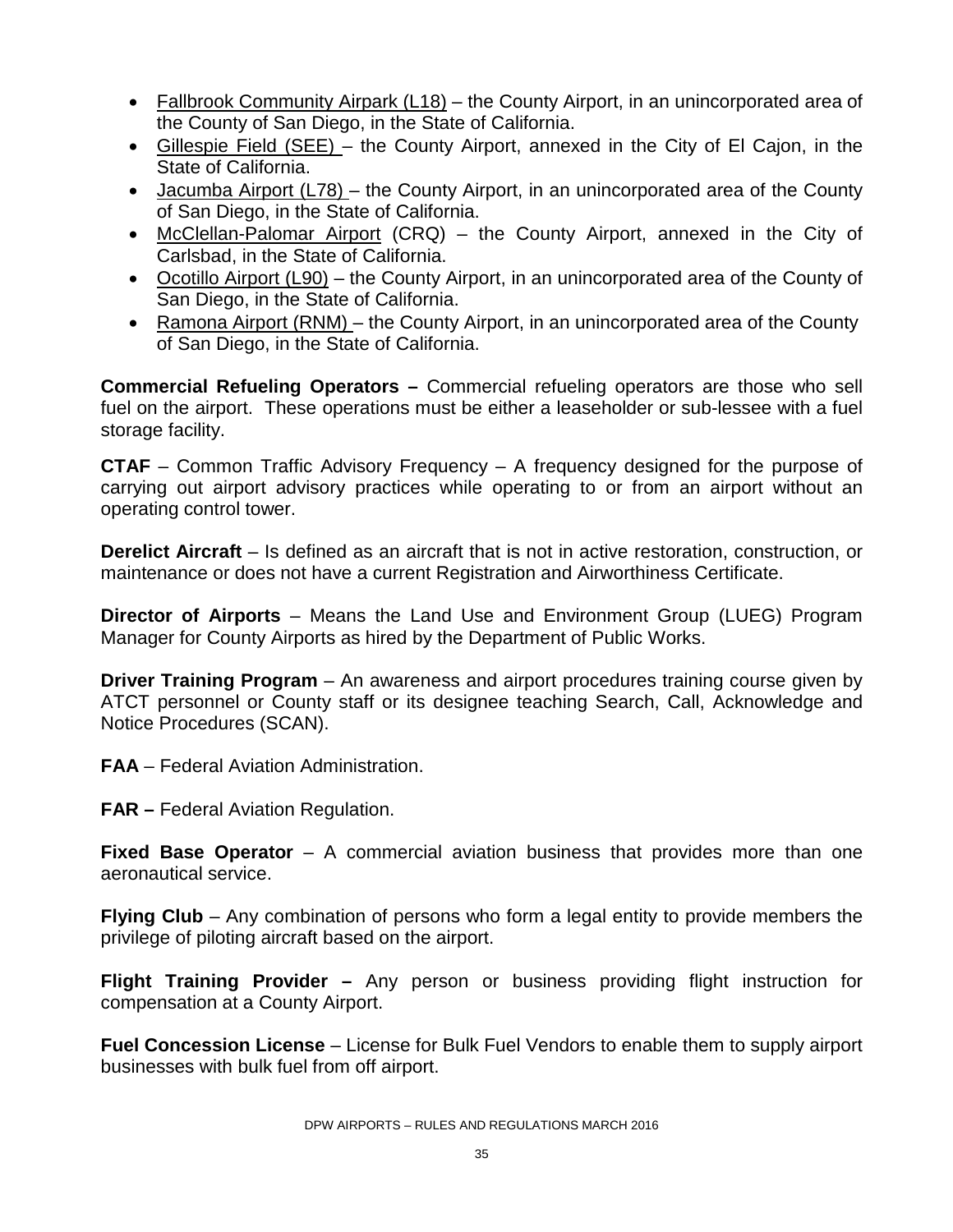**Fuel Storage Facility** – A fixed facility consisting of underground or above ground fuel storage tanks and their associated piping and dispensing equipment, designed and built to the standards of the California Fire Code and NFPA 407.

**Laws** –Federal, State and local laws, ordinances, regulations, grant agreements, policies adopted by the Board of Supervisors, and policies, permits or orders of State or federal agencies with oversight responsibilities, including, without limitation, the Codes enumerated above.

**Lease** – A portion of an Airport that is leased to an individual or entity through an Aviation/Industrial Lease.

**Minimum Standards** – The qualifications or criteria that are established as the minimum requirement(s) that must be met by businesses engaged in on-airport aeronautical activities for the right to conduct those activities.

**Movement Area** – The runways, taxiways, and other areas of an airport which are used for taxiing, hover taxiing, air taxiing, takeoff, and landing of aircraft, exclusive of loading ramps and aircraft parking areas and as further defined in the FAA/AC 150-5300 "Airport Design."

**NTSB** – Federal - National Transportation Safety Board.

**NFPA –** National Fire Protection Administration.

**On-Airport Rental Car Business** – Those rental car businesses which lease space on any County-owned or operated airport directly from San Diego County Airports.

**Pedestrian** – A person on foot, on a bicycle, in a wheelchair (motorized or manual), on a skateboard (motorized or manual) or on a scooter (motorized or manual).

**Person** – Any individual, estate, firm, association, political body, business, organization, group, partnership, business trust, company, corporation, or other legal entity including any member trustee, agent, employee, officer, receiver, assignee, or other representative of any of these. (SDCC §85.402.)

**Positive Control** – Absolute or Active control.

**Runway** – Means a surfaced or un-surfaced area of the airport reserved primarily for the landing and taking off of aircraft.

**Self-Fueling** – Means fueling an aircraft that is owned in whole or partnership by the person fueling. This does not include fueling at the self-service fuel island.

**Sublease** – Means a portion of an airport that is subleased to an individual person or entity by a holder of a County issued lease for a portion of the leased parcel with approval of the Director of Airports.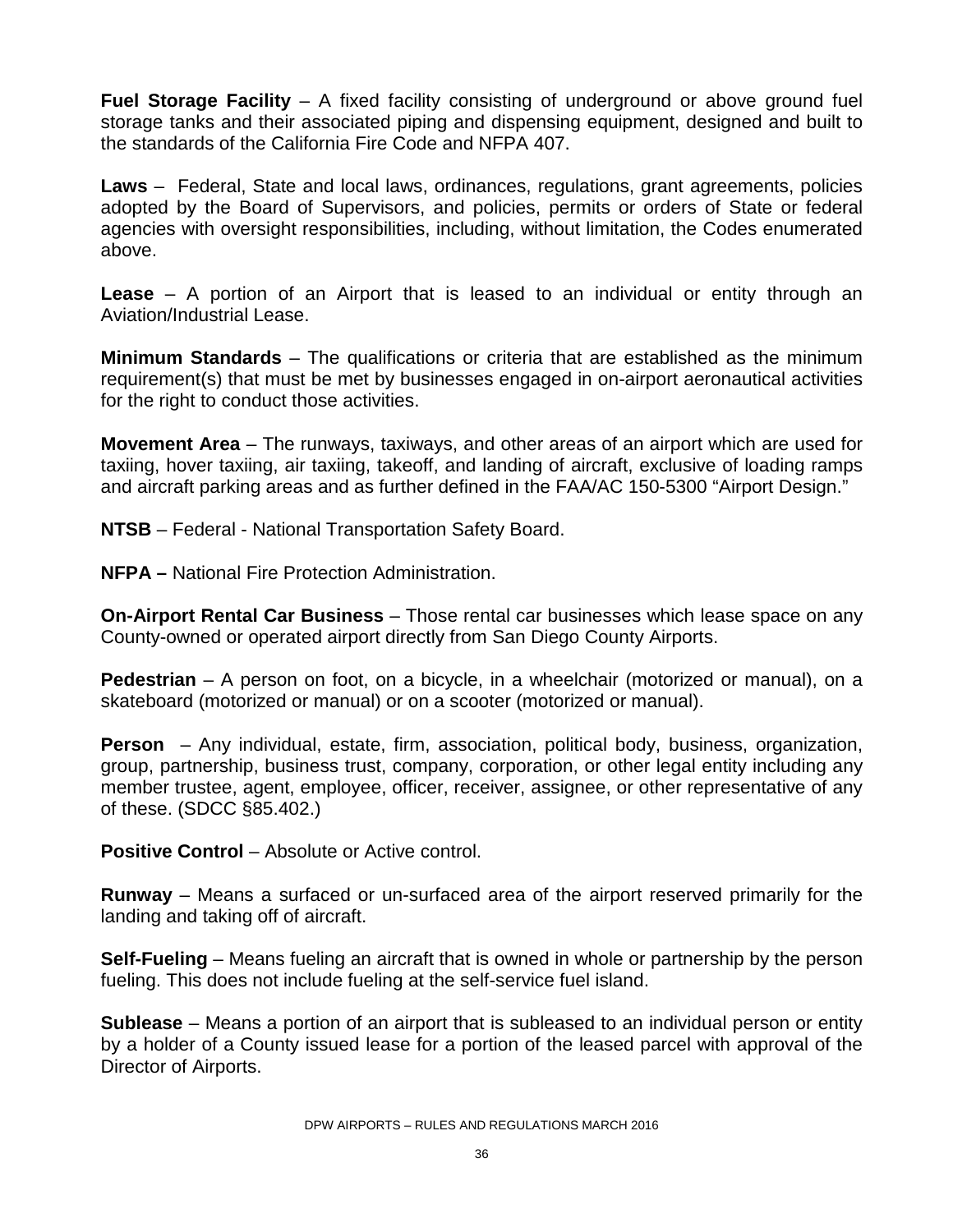**SWPPP –** Storm Water Pollution Prevention Plan and such amendments or replacement plans as may be required from time to time to address the discharge of non-stormwater and pollutants in water from an airport.

**Taxiway** – A defined path established for the taxiing of aircraft from one part of an airport to another.

**TSA** – Federal – Transportation Security Administration.

**Vehicle** – An auto, truck, fuel truck, golf cart, motorcycle, moped, or any motorized equipment.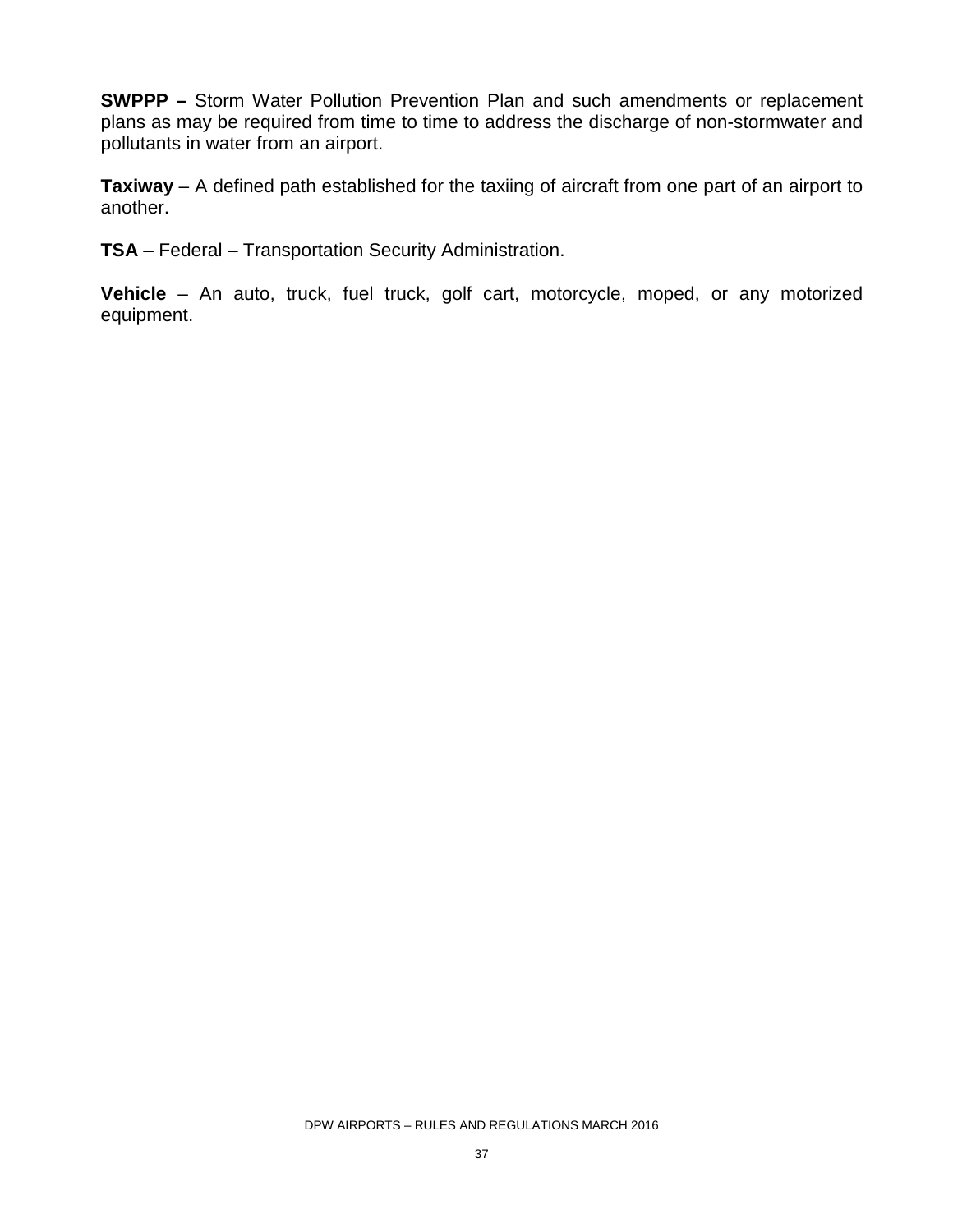# **INDEX**

- NFPA 407 Standard for Aircraft Fueling Servicing:
- Aeronautics Law State Aeronautics Act Public Utilities Code:
- California Fire Code Part IV Special Occupancy Uses Article 24 Airports, Heliports, and Helistops:
- United States Environmental Protection Agency Codes and Regulations
- California Vehicle Code Section 211113, 22511.8, 22651, and 22652
- San Diego County Administrative Code
- San Diego County Board of Supervisors' Policies
- San Diego County Code of Regulatory Ordinances Title 7, Division 3, Sec 73.101 73.107
- San Diego County Code Chapter 4 Titled Airport Rules and Regulations Sections 85.401 - 85.461
- San Diego County Health and Safety Codes
- County of San Diego Air Pollution Control District Regulations
- Federal Aviation Administration FAA Advisory Circulars, Orders, Rules
- Federal Airport and Airway Act of 1970
- Federal Airport Noise and Capacity Act of 1990
- Federal Aviation Safety and Noise Abatement Act of 1979
- Federal Clean Water Act
- Federal Americans with Disabilities Act
- State of California Health and Safety Code
- State of California Penal Code
- State of California Vehicle Code
- State of California Code of Regulations Title 21, Sections 3525 through 3560
- State of California Public Utilities Code Sections 21001 et seq. relating to the Aeronautics Act
- Transportation Security Administration (TSA) Regulations
- San Diego County Airports:
- County Airports Storm Water Pollution Prevention Plan (SWPPP)
- County Airports Storm Water Best Management Practices (BMPs)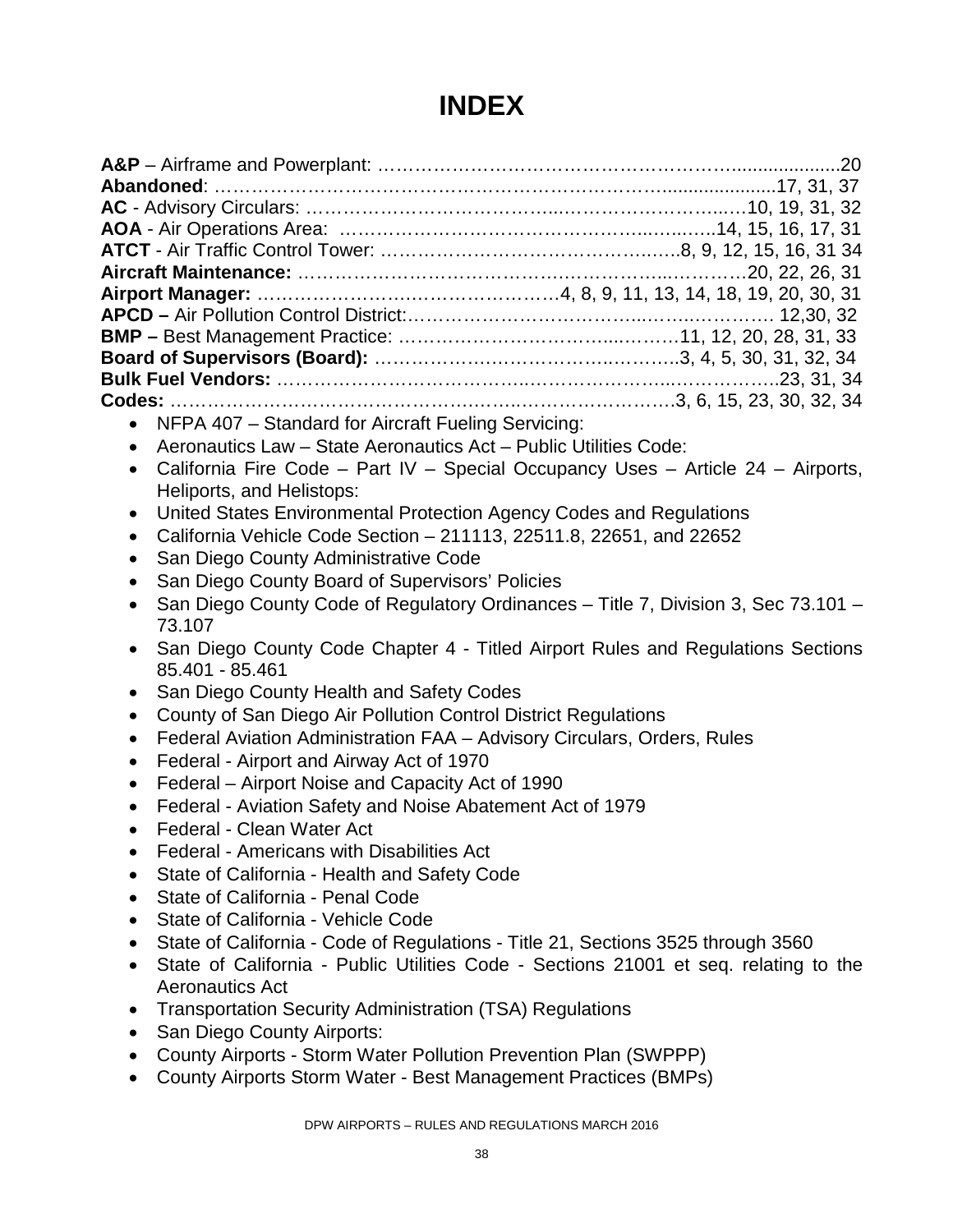- County Airports Development Standards:
- County Airports Performance Standards:
- County Airports Minimum Standards:
- County Airports Rules and Regulations:
- Schedule of Rates and Charges and Use Control Policy for San Diego County Airports:

#### **County Airport:**

- Agua Caliente Springs Airstrip (L54):
- Borrego Valley Airport (L08):
- Fallbrook Community Airpark (L18): Gillespie Field (SEE) the County Airport, annexed in the City of El Cajon, in the State of California.
- Jacumba Airport (L78):
- McClellan-Palomar Airport (CRQ):
- Ocotillo Airport (L90):
- Ramona Airport (RNM):

| FAA - Federal Aviation Administration: 8, 10, 11, 13, 15, 17, 19, 20, 22, 23, 27, |  |
|-----------------------------------------------------------------------------------|--|
| 28, 31, 32, 34, 35, 38                                                            |  |
|                                                                                   |  |
|                                                                                   |  |
|                                                                                   |  |
|                                                                                   |  |
|                                                                                   |  |
|                                                                                   |  |
|                                                                                   |  |
|                                                                                   |  |
|                                                                                   |  |
|                                                                                   |  |
|                                                                                   |  |
|                                                                                   |  |
|                                                                                   |  |
|                                                                                   |  |
|                                                                                   |  |
| <b>SWPPP - Storm Water Pollution Prevention Plan: 11, 12, 20, 28, 33, 35, 38</b>  |  |
|                                                                                   |  |